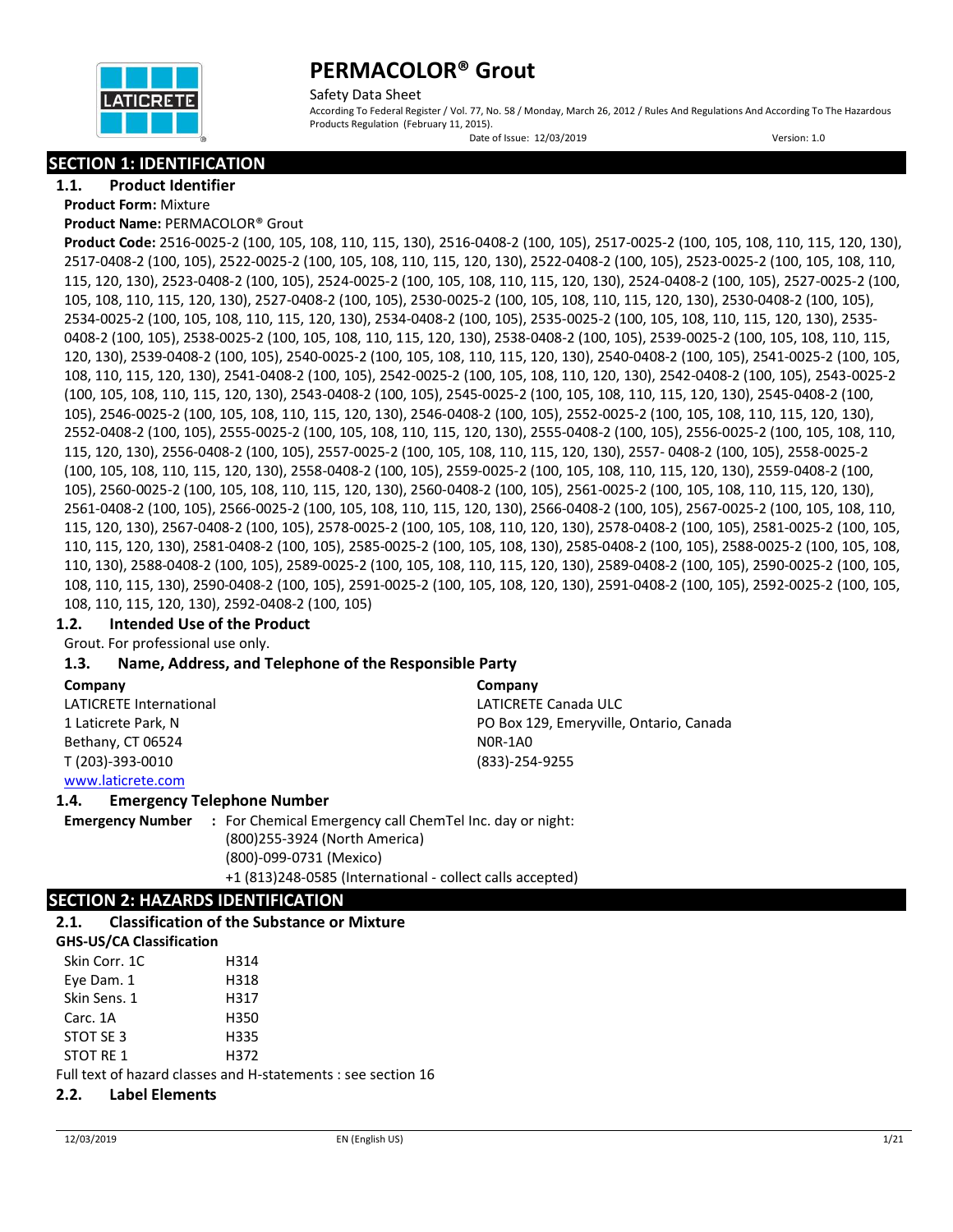#### Safety Data Sheet

According To Federal Register / Vol. 77, No. 58 / Monday, March 26, 2012 / Rules And Regulations And According To The Hazardous Products Regulation (February 11, 2015).

| <b>GHS-US/CA Labeling</b><br>Hazard Pictograms (GHS-US/CA) |                                                                                                                                                      |
|------------------------------------------------------------|------------------------------------------------------------------------------------------------------------------------------------------------------|
| Signal Word (GHS-US/CA)<br>Hazard Statements (GHS-US/CA)   | GHS05<br>GHS07<br><b>GHS03</b><br>: Danger<br>: H314 - Causes severe skin burns and eye damage.                                                      |
|                                                            | H317 - May cause an allergic skin reaction.                                                                                                          |
|                                                            | H318 - Causes serious eye damage.                                                                                                                    |
|                                                            | H335 - May cause respiratory irritation.                                                                                                             |
|                                                            | H350 - May cause cancer (Inhalation).                                                                                                                |
|                                                            | H372 - Causes damage to organs (lungs) through prolonged or repeated exposure<br>(Inhalation).                                                       |
|                                                            | Precautionary Statements (GHS-US/CA) : P201 - Obtain special instructions before use.                                                                |
|                                                            | P202 - Do not handle until all safety precautions have been read and understood.                                                                     |
|                                                            | P260 - Do not breathe dust.                                                                                                                          |
|                                                            | P264 - Wash hands, forearms and face thoroughly after handling.                                                                                      |
|                                                            | P270 - Do not eat, drink or smoke when using this product.                                                                                           |
|                                                            | P271 - Use only outdoors or in a well-ventilated area.                                                                                               |
|                                                            | P272 - Contaminated work clothing should not be allowed out of the workplace.                                                                        |
|                                                            | P280 - Wear protective gloves, protective clothing, and eye protection.                                                                              |
|                                                            | P301+P330+P331 - IF SWALLOWED: Rinse mouth. Do NOT induce vomiting.                                                                                  |
|                                                            | P303+P361+P353 - IF ON SKIN (or hair): Take off immediately all contaminated clothing.<br>Rinse skin with water.                                     |
|                                                            | P304+P340 - IF INHALED: Remove person to fresh air and keep comfortable for                                                                          |
|                                                            | breathing.                                                                                                                                           |
|                                                            | P305+P351+P338 - IF IN EYES: Rinse cautiously with water for several minutes. Remove<br>contact lenses, if present and easy to do. Continue rinsing. |
|                                                            | P308+P313 - If exposed or concerned: Get medical advice/attention.                                                                                   |
|                                                            | P310 - Immediately call a POISON CENTER or doctor.                                                                                                   |
|                                                            | P314 - Get medical advice/attention if you feel unwell.                                                                                              |
|                                                            | P321 - Specific treatment (see section 4 on this SDS).                                                                                               |
|                                                            | P333+P313 - If skin irritation or rash occurs: Get medical advice/attention.                                                                         |
|                                                            | P362+P364 - Take off contaminated clothing and wash it before reuse.                                                                                 |
|                                                            | P403+P233 - Store in a well-ventilated place. Keep container tightly closed.                                                                         |
|                                                            | P405 - Store locked up.                                                                                                                              |
|                                                            | P501 - Dispose of contents/container in accordance with local, regional, national,                                                                   |
|                                                            | territorial, provincial, and international regulations.                                                                                              |
|                                                            |                                                                                                                                                      |

#### **2.3. Other Hazards**

Exposure may aggravate pre-existing eye, skin, or respiratory conditions.

### **2.4. Unknown Acute Toxicity (GHS-US/CA)**

No data available

### **SECTION 3: COMPOSITION/INFORMATION ON INGREDIENTS**

### **3.1. Substance**

Not applicable

### **3.2. Mixture**

| <b>Name</b>                | <b>Product Identifier</b> | % *         | <b>GHS Ingredient Classification</b> |
|----------------------------|---------------------------|-------------|--------------------------------------|
| Quartz                     | (CAS-No.) 14808-60-7      | 48 - 60     | Carc. 1A, H350                       |
|                            |                           |             | <b>STOT SE 3, H335</b>               |
|                            |                           |             | STOT RE 1, H372                      |
| Cement, alumina, chemicals | (CAS-No.) 65997-16-2      | $10 - 30$   | Eye Irrit. 2A, H319                  |
| Iron oxide (Fe3O4)         | (CAS-No.) 1317-61-9       | $0.001 - 6$ | Comb. Dust                           |
| Calcium sulfate            | (CAS-No.) 7778-18-9       | $3 - 7$     | Not classified                       |
| 12/03/2019                 | EN (English US)           |             | 2/21                                 |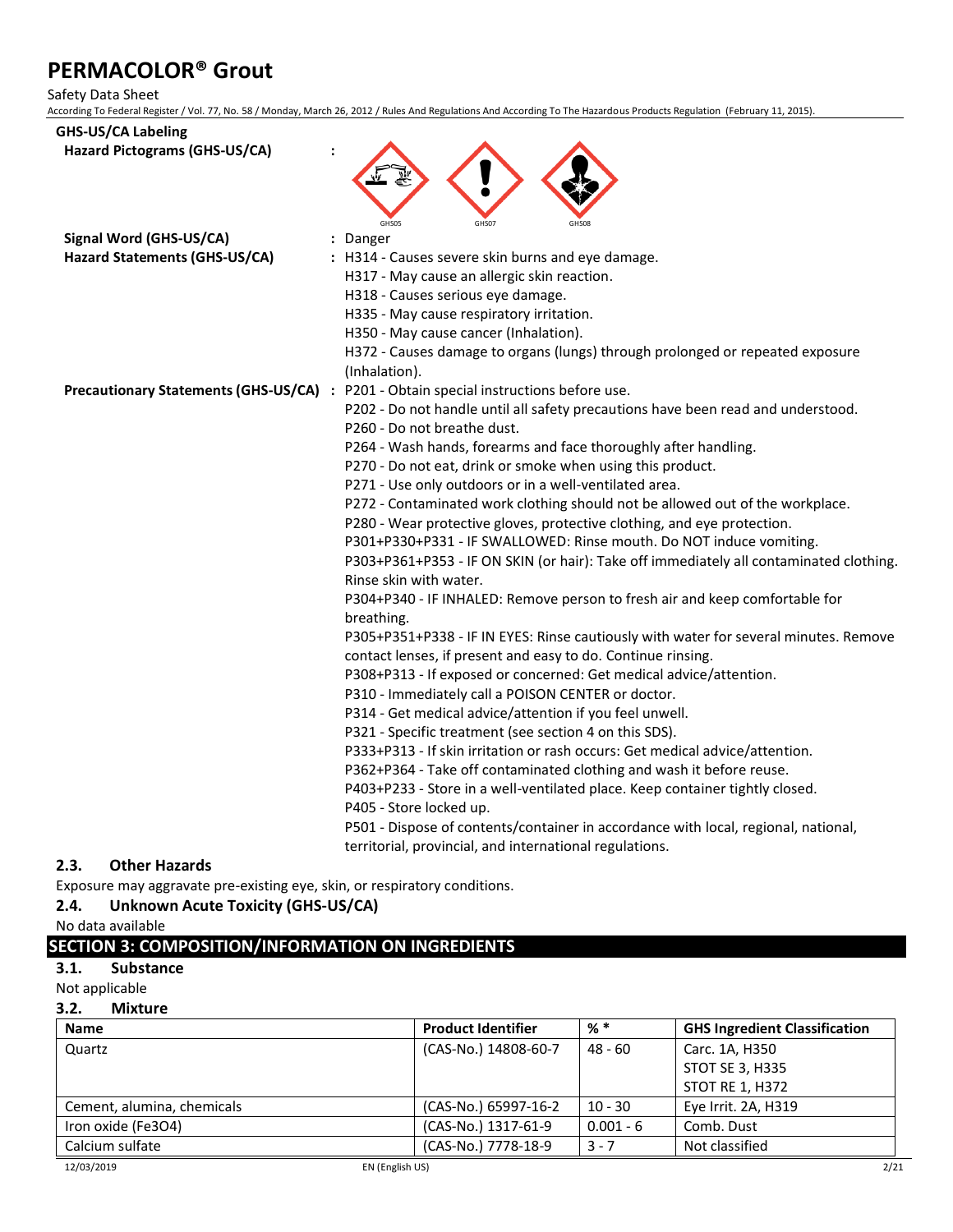Safety Data Sheet

According To Federal Register / Vol. 77, No. 58 / Monday, March 26, 2012 / Rules And Regulations And According To The Hazardous Products Regulation (February 11, 2015).

| Cement, portland, chemicals                           | (CAS-No.) 65997-15-1  | $1 - 5$        | Skin Irrit. 2, H315             |
|-------------------------------------------------------|-----------------------|----------------|---------------------------------|
|                                                       |                       |                | Eye Dam. 1, H318                |
|                                                       |                       |                | Skin Sens. 1, H317              |
|                                                       |                       |                | <b>STOT SE 3, H335</b>          |
| Kaolin                                                |                       | $\le$ 2.4      |                                 |
|                                                       | (CAS-No.) 1332-58-7   |                | Not classified                  |
| Limestone                                             | (CAS-No.) 1317-65-3   | $\le$ 2.15     | Not classified                  |
| Iron oxide (Fe2O3)                                    | (CAS-No.) 1309-37-1   | $0.005 - 2.1$  | Comb. Dust                      |
| Calcium oxide                                         | (CAS-No.) 1305-78-8   | $1.7 - 2.1$    | Skin Irrit. 2, H315             |
|                                                       |                       |                | Eye Dam. 1, H318                |
|                                                       |                       |                | <b>STOT SE 3, H335</b>          |
|                                                       |                       |                | Aquatic Acute 3, H402           |
|                                                       |                       |                | Aquatic Chronic 3, H412         |
| Plaster of Paris Contains Calcium sulfate hemihydrate | (CAS-No.) 26499-65-0  | $1.46 - 1.54$  | Not classified                  |
| $(10034 - 76 - 1)$                                    |                       |                |                                 |
| Citric acid                                           | (CAS-No.) 77-92-9     | $0.1 - 1$      | Eye Irrit. 2A, H319             |
|                                                       |                       |                | Comb. Dust                      |
| Cellulose                                             | (CAS-No.) 9004-34-6   | 0.5            | Comb. Dust                      |
| Calcium sulfate dihydrate                             | (CAS-No.) 13397-24-5  | $= 0.15$       | Not classified                  |
| Silica, amorphous, precipitated and gel               | (CAS-No.) 112926-00-8 | $0.04 - 0.1$   | Not classified                  |
| Magnesium oxide (MgO)                                 | (CAS-No.) 1309-48-4   | $\leq 0.1$     | Not classified                  |
| Carbonic acid, calcium salt (1:1)                     | (CAS-No.) 471-34-1    | < 0.05         | Not classified                  |
| Tremolite                                             | (CAS-No.) 14567-73-8  | $0.003 - 0.03$ | Not classified                  |
| Methacrylic acid                                      | (CAS-No.) 79-41-4     | < 0.0012       | Flam. Liq. 4, H227              |
|                                                       |                       |                | Acute Tox. 4 (Oral), H302       |
|                                                       |                       |                | Acute Tox. 3 (Dermal), H311     |
|                                                       |                       |                | Acute Tox. 4 (Inhalation), H332 |
|                                                       |                       |                | Skin Corr. 1A, H314             |
|                                                       |                       |                | Eye Dam. 1, H318                |
|                                                       |                       |                | <b>STOT SE 3, H335</b>          |
|                                                       |                       |                | Aquatic Acute 3, H402           |
| Chromium, ion (Cr6+)                                  | (CAS-No.) 18540-29-9  | < 0.000003     | Skin Sens. 1, H317              |
|                                                       |                       |                | Carc. 1B, H350                  |
|                                                       |                       |                | Aquatic Acute 1, H400           |
|                                                       |                       |                | Aquatic Chronic 1, H410         |

Full text of H-phrases: see section 16

\*Percentages are listed in weight by weight percentage (w/w%) for liquid and solid ingredients. Gas ingredients are listed in volume by volume percentage (v/v%).

\*\* The actual concentration of ingredient(s) is withheld as a trade secret in accordance with the Hazardous Products Regulations (HPR) SOR/2015-17 and 29 CFR 1910.1200.

### **SECTION 4: FIRST AID MEASURES**

### **4.1. Description of First-aid Measures**

**General:** Never give anything by mouth to an unconscious person. If you feel unwell, seek medical advice (show the label where possible).

**Inhalation:** Remove to fresh air and keep at rest in a position comfortable for breathing. Immediately call a poison center or doctor/physician.

**Skin Contact:** Immediately remove contaminated clothing. Immediately flush skin with plenty of water for at least 30 minutes. Get immediate medical advice/attention.

**Eye Contact:** Immediately rinse with water for at least 30 minutes. Remove contact lenses, if present and easy to do. Continue rinsing. Get immediate medical advice/attention.

**Ingestion:** Rinse mouth. Do NOT induce vomiting. Obtain emergency medical attention.

### **4.2. Most Important Symptoms and Effects Both Acute and Delayed**

**General:** Causes damage to organs (lungs) through prolonged or repeated exposure (Inhalation). May cause cancer (Inhalation). May cause respiratory irritation. Skin sensitization. Causes severe skin burns and eye damage.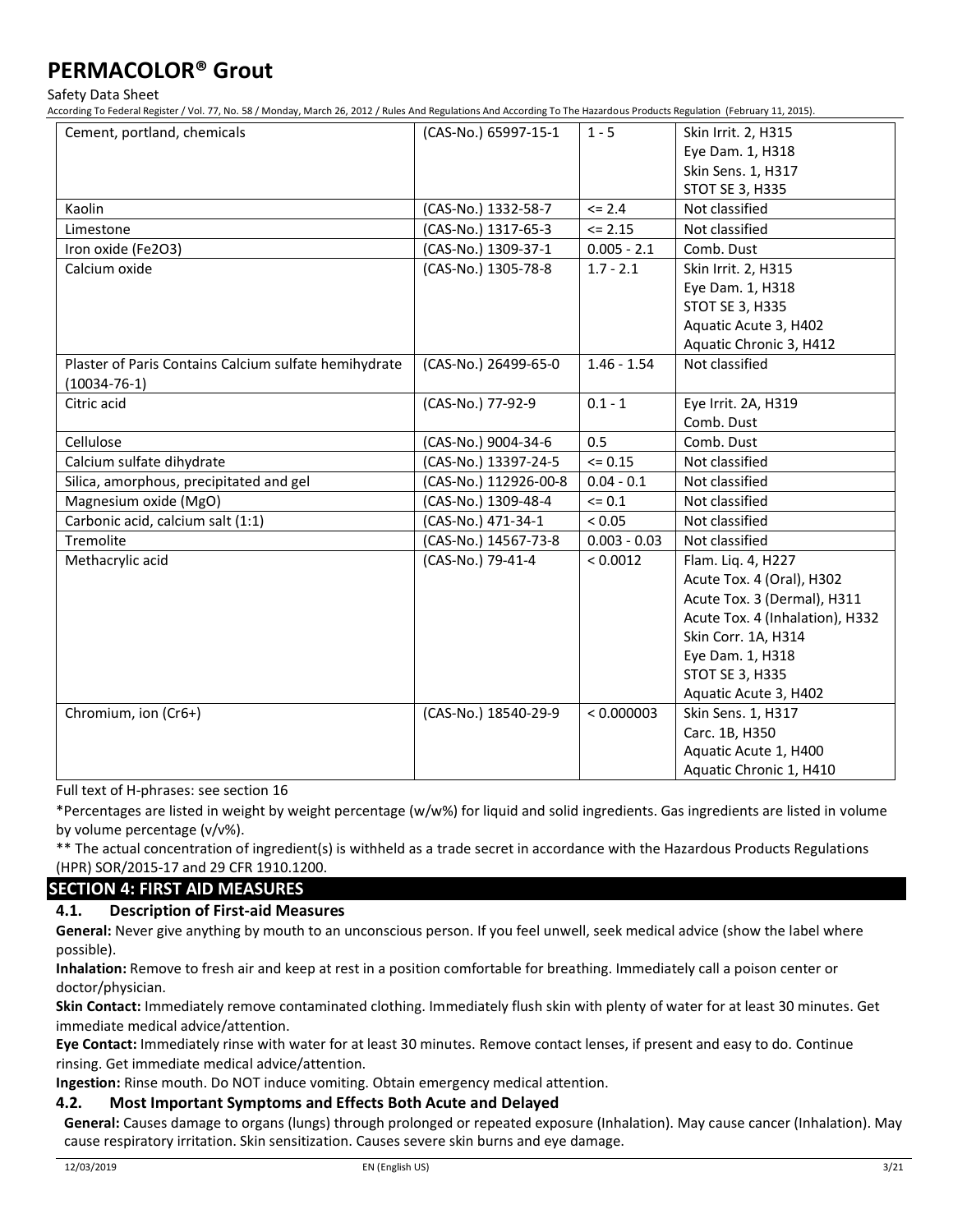#### Safety Data Sheet

According To Federal Register / Vol. 77, No. 58 / Monday, March 26, 2012 / Rules And Regulations And According To The Hazardous Products Regulation (February 11, 2015).

**Inhalation:** The three types of silicosis include: 1) Simple chronic silicosis – which results from long-term exposure (more than 20 years) to low amounts of respirable crystalline silica. Nodules of chronic inflammation and scarring provoked by the respirable crystalline silica form in the lungs and chest lymph nodes. This disease may feature breathlessness and may resemble chronic obstructive pulmonary disease (COPD); 2) Accelerated silicosis – occurs after exposure to larger amounts of respirable crystalline silica over a shorter period of time (5-15 years); 3) Acute silicosis – results from short-term exposure to very large amounts of respirable crystalline silica. The lungs become very inflamed and may fill with fluid, causing severe shortness of breath and low blood oxygen levels. Inflammation, scarring, and symptoms progress faster in accelerated silicosis than in simple silicosis. Progressive massive fibrosis may occur in simple or accelerated silicosis, but is more common in the accelerated form. Progressive massive fibrosis results from severe scarring and leads to the destruction of normal lung structures. Irritation of the respiratory tract and the other mucous membranes. May be corrosive to the respiratory tract.

**Skin Contact:** Concrete may cause dry skin, discomfort, irritation, severe burns, and dermatitis. Exposure of sufficient duration to wet concrete can cause serious, potentially irreversible damage to skin, eye, respiratory and digestive tracts due to chemical (caustic) burns, including third degree burns. A skin exposure may be hazardous even if there is no pain or discomfort. Unhardened concrete is capable of causing dermatitis by irritation and allergy. Skin affected by dermatitis may include symptoms such as, redness, itching, rash, scaling, and cracking. Irritant dermatitis is caused by the physical properties of concrete including alkalinity and abrasion. Allergic contact dermatitis is caused by sensitization to hexavalent chromium (chromate) present in concrete. The reaction can range from a mild rash to severe skin ulcers. Persons already sensitized may react to the first contact with wet concrete. Others may develop allergic dermatitis after years of repeated contact with wet concrete.

**Eye Contact:** Concrete may cause immediate or delayed irritation or inflammation. Eye contact with wet concrete can cause moderate eye irritation, chemical burns and blindness. Eye exposures require immediate first aid and medical attention to prevent significant damage to the eye.

**Ingestion:** May cause burns or irritation of the linings of the mouth, throat, and gastrointestinal tract.

**Chronic Symptoms:** Causes damage to organs (lungs) through prolonged or repeated exposure (Inhalation). Some studies show that exposure to respirable crystalline silica (without silicosis) or that the disease silicosis may be associated with the increased incidence of several autoimmune disorders such as scleroderma (thickening of the skin), systemic lupus erythematosus, rheumatoid arthritis and diseases affecting the kidneys. Silicosis increases the risk of tuberculosis. Some studies show an increased incidence of chronic kidney disease and end-stage renal disease in workers exposed to respirable crystalline silica. May cause cancer by inhalation.

#### **4.3. Indication of Any Immediate Medical Attention and Special Treatment Needed**

If exposed or concerned, get medical advice and attention. If medical advice is needed, have product container or label at hand.

### **SECTION 5: FIRE-FIGHTING MEASURES**

### **5.1. Extinguishing Media**

**Suitable Extinguishing Media:** Water spray, fog, carbon dioxide (CO<sub>2</sub>), alcohol-resistant foam, or dry chemical.

**Unsuitable Extinguishing Media:** Do not use a heavy water stream. Use of heavy stream of water may spread fire.

### **5.2. Special Hazards Arising From the Substance or Mixture**

**Fire Hazard:** Not considered flammable but may burn at high temperatures.

#### **Explosion Hazard:** Product is not explosive.

**Reactivity:** Quartz (silica) will dissolve in hydroflouric acid producing a corrosive gas, silicon tetrafluoride. . Calcium oxide reacts with water to form corrosive calcium hydroxide, with evolution of much heat. Temperatures as high as 800° C (1472 °F) have been reached with addition of water (moisture in air or soil). Portland Cement reacts slowly with water forming hydrated compounds, releasing heat and producing a strong alkaline solution until reaction is substantially complete. Iron oxide present in this product may become unstable at temperatures above 120°F (49°C) and slowly auto-oxide to Fe<sub>2</sub>O<sub>3</sub> to release additional heat which could be sufficient to cause combustible materials to ignite. May react exothermically with water releasing heat. Adding an acid to a base or base to an acid may cause a violent reaction.

#### **5.3. Advice for Firefighters**

**Precautionary Measures Fire:** Exercise caution when fighting any chemical fire.

**Firefighting Instructions:** Use water spray or fog for cooling exposed containers.

**Protection During Firefighting:** Do not enter fire area without proper protective equipment, including respiratory protection.

Hazardous Combustion Products: Carbon oxides (CO, CO<sub>2</sub>). Unidentified hydrocarbons. Metal oxides. Sulfur oxides.

### **5.4. Reference to Other Sections**

Refer to Section 9 for flammability properties.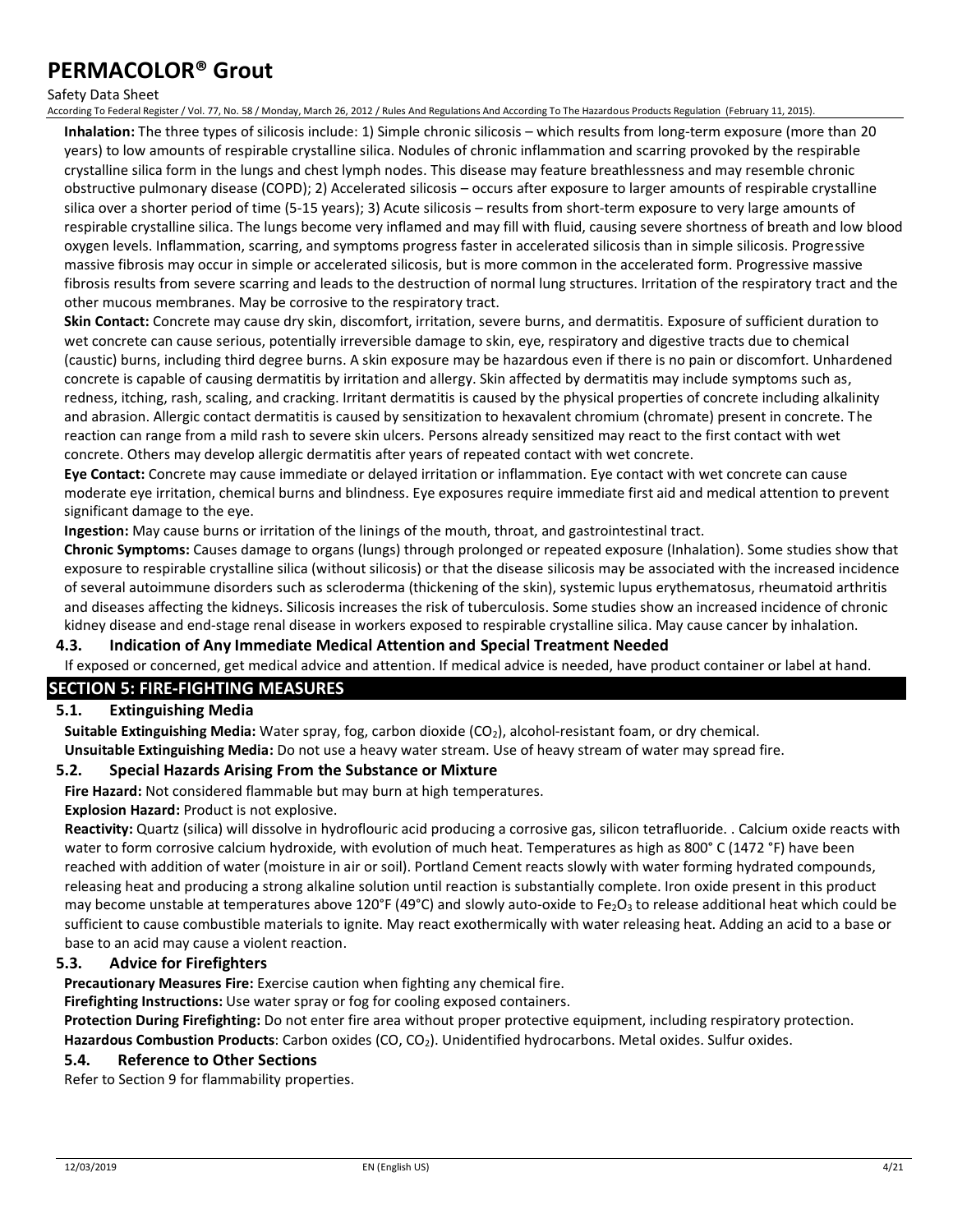Safety Data Sheet

According To Federal Register / Vol. 77, No. 58 / Monday, March 26, 2012 / Rules And Regulations And According To The Hazardous Products Regulation (February 11, 2015).

### **SECTION 6: ACCIDENTAL RELEASE MEASURES**

### **6.1. Personal Precautions, Protective Equipment and Emergency Procedures**

**General Measures:** Do not breathe dust. Do not get in eyes, on skin, or on clothing. Do not handle until all safety precautions have been read and understood.

#### **6.1.1. For Non-Emergency Personnel**

**Protective Equipment:** Use appropriate personal protective equipment (PPE).

**Emergency Procedures:** Evacuate unnecessary personnel.

#### **6.1.2. For Emergency Personnel**

**Protective Equipment:** Equip cleanup crew with proper protection.

**Emergency Procedures:** Upon arrival at the scene, a first responder is expected to recognize the presence of dangerous goods, protect oneself and the public, secure the area, and call for the assistance of trained personnel as soon as conditions permit. Ventilate area.

### **6.2. Environmental Precautions**

Prevent entry to sewers and public waters.

### **6.3. Methods and Materials for Containment and Cleaning Up**

**For Containment:** Contain solid spills with appropriate barriers and prevent migration and entry into sewers or streams. As an immediate precautionary measure, isolate spill or leak area in all directions.

**Methods for Cleaning Up:** Clean up spills immediately and dispose of waste safely. Recover the product by vacuuming, shoveling or sweeping. Transfer spilled material to a suitable container for disposal. Contact competent authorities after a spill. Cautiously neutralize spilled solid.

### **6.4. Reference to Other Sections**

See Section 8 for exposure controls and personal protection and Section 13 for disposal considerations.

### **SECTION 7: HANDLING AND STORAGE**

### **7.1. Precautions for Safe Handling**

**Additional Hazards When Processed:** May release corrosive vapors.

**Precautions for Safe Handling:** Wash hands and other exposed areas with mild soap and water before eating, drinking or smoking and when leaving work. Avoid contact with eyes, skin and clothing. Obtain special instructions before use. Do not handle until all safety precautions have been read and understood. Do not breathe dust. Handle empty containers with care because they may still present a hazard.

**Hygiene Measures:** Handle in accordance with good industrial hygiene and safety procedures.

### **7.2. Conditions for Safe Storage, Including Any Incompatibilities**

**Technical Measures:** Comply with applicable regulations.

**Storage Conditions:** Keep container closed when not in use. Store in a dry, cool place. Keep/Store away from direct sunlight, extremely high or low temperatures and incompatible materials. Store locked up/in a secure area. Store in original container or corrosive resistant and/or lined container.

**Incompatible Materials:** Reactive or incompatible with the following materials: oxidizing materials, acids, aluminum and ammonium salt. Portland cement is highly alkaline and will react with acids to produce a violent, heat-generating reaction. Toxic gases or vapors may be given off depending on the acid involved. Reacts with acids, aluminum metals and ammonium salts. Aluminum powder and other alkali and alkaline earth elements will react in wet mortar or concrete, liberating hydrogen gas. Limestone ignites on contact with fluorine and is incompatible with acids, alum, ammonium salts, and magnesium. Silica reacts violently with powerful oxidizing agents such as fluorine, boron trifluoride, chlorine trifluoride, manganese trifluoride, and oxygen difluoride yielding possible fire and/or explosions. Silicates dissolve readily in hydrofluoric acid producing a corrosive gas — silicon tetrafluoride. Strong acids, strong bases, strong oxidizers.

### **7.3. Specific End Use(s)**

Grout. For professional use only.

### **SECTION 8: EXPOSURE CONTROLS/PERSONAL PROTECTION**

### **8.1. Control Parameters**

For substances listed in section 3 that are not listed here, there are no established exposure limits from the manufacturer, supplier, importer, or the appropriate advisory agency including: ACGIH (TLV), AIHA (WEEL), NIOSH (REL), OSHA (PEL), or Canadian provincial governments.

| Cement, portland, chemicals (65997-15-1) |                                |                                                                      |
|------------------------------------------|--------------------------------|----------------------------------------------------------------------|
| USA ACGIH                                | ACGIH TWA (mg/m <sup>3</sup> ) | $1$ mg/m <sup>3</sup> (particulate matter containing no asbestos and |
|                                          |                                | <1% crystalline silica, respirable particulate matter)               |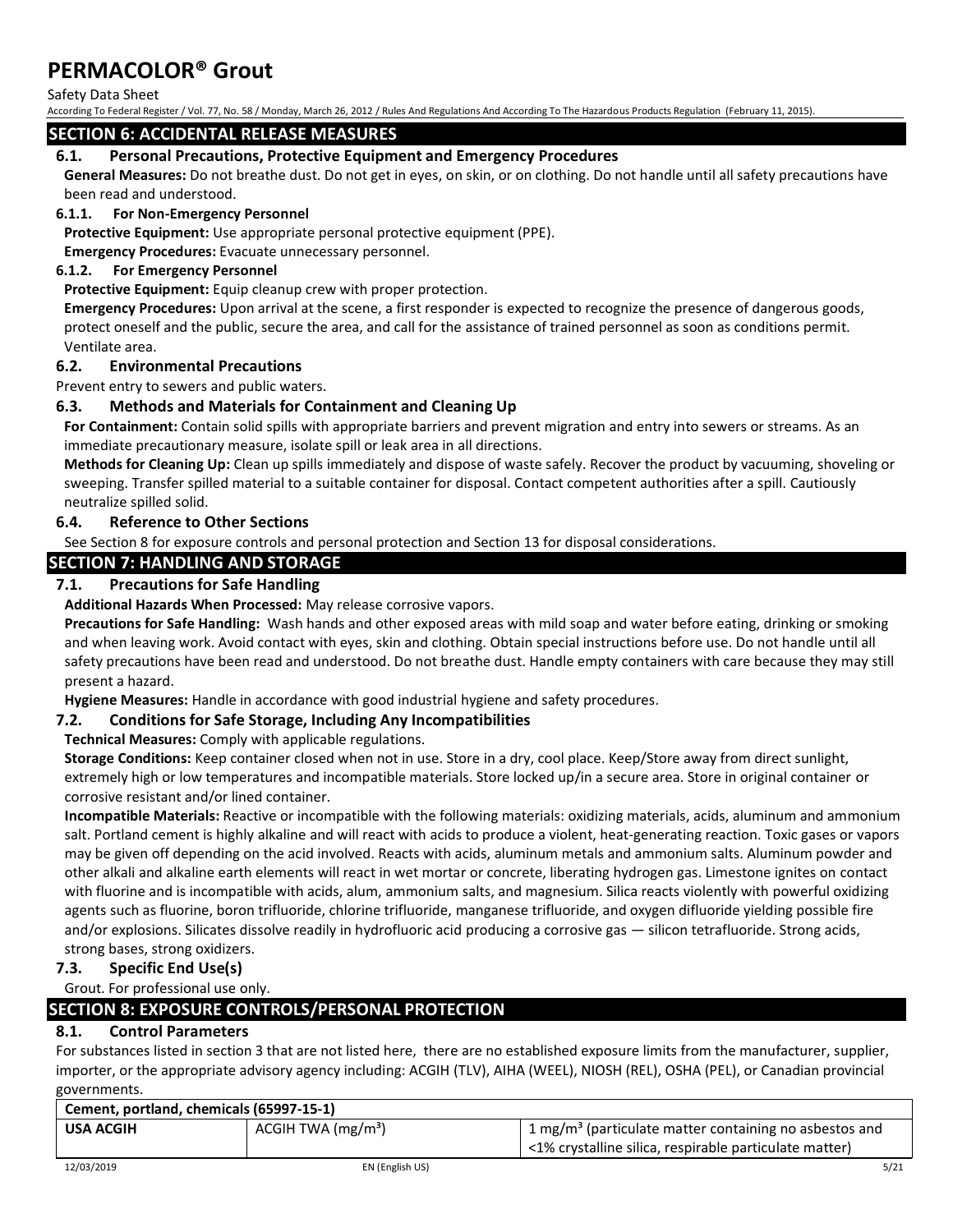Safety Data Sheet

| OSHA PEL (TWA) (mg/m <sup>3</sup> )<br>15 mg/m <sup>3</sup> (total dust)<br><b>USA OSHA</b><br>5 mg/m <sup>3</sup> (respirable fraction)<br>NIOSH REL (TWA) (mg/m <sup>3</sup> )<br>10 mg/m <sup>3</sup> (total dust)<br><b>USA NIOSH</b><br>5 mg/m <sup>3</sup> (respirable dust)<br>5000 mg/m <sup>3</sup><br>US IDLH (mg/m <sup>3</sup> )<br><b>USA IDLH</b><br>10 mg/m $3$<br>OEL TWA (mg/m <sup>3</sup> )<br>Alberta<br>OEL TWA (mg/m <sup>3</sup> )<br>1 mg/m <sup>3</sup> (particulate matter containing no Asbestos and<br><b>British Columbia</b><br><1% Crystalline silica-respirable particulate)<br>1 mg/m <sup>3</sup> (particulate matter containing no Asbestos and<br>OEL TWA (mg/m <sup>3</sup> )<br>Manitoba<br><1% Crystalline silica, respirable particulate matter-<br>particulate matter, respirable particulate matter)<br>OEL TWA (mg/m <sup>3</sup> )<br><b>New Brunswick</b><br>10 mg/m <sup>3</sup> (particulate matter containing no Asbestos and<br><1% Crystalline silica)<br>OEL TWA (mg/m <sup>3</sup> )<br>1 mg/m <sup>3</sup> (particulate matter containing no Asbestos and<br><b>Newfoundland &amp; Labrador</b><br><1% Crystalline silica, respirable particulate matter-<br>particulate matter, respirable particulate matter)<br>1 mg/m <sup>3</sup> (particulate matter containing no Asbestos and<br><b>Nova Scotia</b><br>OEL TWA (mg/m <sup>3</sup> )<br><1% Crystalline silica, respirable particulate matter-<br>particulate matter, respirable particulate matter)<br>20 mg/m $3$<br>OEL STEL (mg/m <sup>3</sup> )<br><b>Nunavut</b><br>$10 \text{ mg/m}^3$<br>OEL TWA (mg/m <sup>3</sup> )<br><b>Nunavut</b><br>$20 \text{ mg/m}^3$<br>OEL STEL (mg/m <sup>3</sup> )<br><b>Northwest Territories</b><br>$10 \text{ mg/m}^3$<br>OEL TWA (mg/m <sup>3</sup> )<br><b>Northwest Territories</b><br>OEL TWA (mg/m <sup>3</sup> )<br>1 mg/m <sup>3</sup> (containing no Asbestos and <1% Crystalline<br>Ontario<br>silica-respirable)<br>1 mg/m <sup>3</sup> (particulate matter containing no Asbestos and<br><b>Prince Edward Island</b><br>OEL TWA (mg/m <sup>3</sup> )<br><1% Crystalline silica, respirable particulate matter-<br>particulate matter, respirable particulate matter)<br>Québec<br>VEMP ( $mg/m3$ )<br>10 mg/m <sup>3</sup> (containing no Asbestos and <1% Crystalline<br>silica-total dust)<br>5 mg/m <sup>3</sup> (containing no Asbestos and <1% Crystalline<br>silica-respirable dust)<br>20 mg/m $3$<br>Saskatchewan<br>OEL STEL (mg/m <sup>3</sup> )<br>$10 \text{ mg/m}^3$<br>OEL TWA (mg/m <sup>3</sup> )<br>Saskatchewan<br>OEL STEL (mg/m <sup>3</sup> )<br>$20 \text{ mg/m}^3$<br>Yukon<br>OEL TWA (mg/m <sup>3</sup> )<br>Yukon<br>30 mppcf<br>$10 \text{ mg/m}^3$<br><b>Calcium oxide (1305-78-8)</b><br>2 mg/ $m3$<br>ACGIH TWA (mg/m <sup>3</sup> )<br><b>USA ACGIH</b><br>5 mg/ $m3$<br>OSHA PEL (TWA) (mg/m <sup>3</sup> )<br><b>USA OSHA</b><br>2 mg/ $m3$<br>NIOSH REL (TWA) (mg/m <sup>3</sup> )<br><b>USA NIOSH</b><br>25 mg/m $3$<br>US IDLH $(mg/m3)$<br><b>USA IDLH</b><br>2 mg/ $m3$<br><b>Alberta</b><br>OEL TWA (mg/m <sup>3</sup> )<br>2 mg/m $3$<br><b>British Columbia</b><br>OEL TWA (mg/m <sup>3</sup> )<br>2 mg/ $m3$<br>OEL TWA (mg/m <sup>3</sup> )<br><b>Manitoba</b><br>2 mg/m $3$<br>OEL TWA (mg/m <sup>3</sup> )<br><b>New Brunswick</b><br>2 mg/ $m3$<br><b>Newfoundland &amp; Labrador</b><br>OEL TWA (mg/m <sup>3</sup> )<br>2 mg/ $m3$<br>OEL TWA (mg/m <sup>3</sup> )<br>Nova Scotia<br>4 mg/ $m3$<br>OEL STEL (mg/m <sup>3</sup> )<br>Nunavut<br>2 mg/m $3$<br>OEL TWA (mg/m <sup>3</sup> )<br>Nunavut | <b>USA ACGIH</b>             | <b>ACGIH chemical category</b> | Not Classifiable as a Human Carcinogen |
|--------------------------------------------------------------------------------------------------------------------------------------------------------------------------------------------------------------------------------------------------------------------------------------------------------------------------------------------------------------------------------------------------------------------------------------------------------------------------------------------------------------------------------------------------------------------------------------------------------------------------------------------------------------------------------------------------------------------------------------------------------------------------------------------------------------------------------------------------------------------------------------------------------------------------------------------------------------------------------------------------------------------------------------------------------------------------------------------------------------------------------------------------------------------------------------------------------------------------------------------------------------------------------------------------------------------------------------------------------------------------------------------------------------------------------------------------------------------------------------------------------------------------------------------------------------------------------------------------------------------------------------------------------------------------------------------------------------------------------------------------------------------------------------------------------------------------------------------------------------------------------------------------------------------------------------------------------------------------------------------------------------------------------------------------------------------------------------------------------------------------------------------------------------------------------------------------------------------------------------------------------------------------------------------------------------------------------------------------------------------------------------------------------------------------------------------------------------------------------------------------------------------------------------------------------------------------------------------------------------------------------------------------------------------------------------------------------------------------------------------------------------------------------------------------------------------------------------------------------------------------------------------------------------------------------------------------------------------------------------------------------------------------------------------------------------------------------------------------------------------------------------------------------------------------------------------------------------------------------------------------------------------------------------------------------------------------------------------------------------------------------------------------------------------------------------------------------------------------------------------------------------------------------------------------------------------------------------------------------------------|------------------------------|--------------------------------|----------------------------------------|
|                                                                                                                                                                                                                                                                                                                                                                                                                                                                                                                                                                                                                                                                                                                                                                                                                                                                                                                                                                                                                                                                                                                                                                                                                                                                                                                                                                                                                                                                                                                                                                                                                                                                                                                                                                                                                                                                                                                                                                                                                                                                                                                                                                                                                                                                                                                                                                                                                                                                                                                                                                                                                                                                                                                                                                                                                                                                                                                                                                                                                                                                                                                                                                                                                                                                                                                                                                                                                                                                                                                                                                                                                    |                              |                                |                                        |
|                                                                                                                                                                                                                                                                                                                                                                                                                                                                                                                                                                                                                                                                                                                                                                                                                                                                                                                                                                                                                                                                                                                                                                                                                                                                                                                                                                                                                                                                                                                                                                                                                                                                                                                                                                                                                                                                                                                                                                                                                                                                                                                                                                                                                                                                                                                                                                                                                                                                                                                                                                                                                                                                                                                                                                                                                                                                                                                                                                                                                                                                                                                                                                                                                                                                                                                                                                                                                                                                                                                                                                                                                    |                              |                                |                                        |
|                                                                                                                                                                                                                                                                                                                                                                                                                                                                                                                                                                                                                                                                                                                                                                                                                                                                                                                                                                                                                                                                                                                                                                                                                                                                                                                                                                                                                                                                                                                                                                                                                                                                                                                                                                                                                                                                                                                                                                                                                                                                                                                                                                                                                                                                                                                                                                                                                                                                                                                                                                                                                                                                                                                                                                                                                                                                                                                                                                                                                                                                                                                                                                                                                                                                                                                                                                                                                                                                                                                                                                                                                    |                              |                                |                                        |
|                                                                                                                                                                                                                                                                                                                                                                                                                                                                                                                                                                                                                                                                                                                                                                                                                                                                                                                                                                                                                                                                                                                                                                                                                                                                                                                                                                                                                                                                                                                                                                                                                                                                                                                                                                                                                                                                                                                                                                                                                                                                                                                                                                                                                                                                                                                                                                                                                                                                                                                                                                                                                                                                                                                                                                                                                                                                                                                                                                                                                                                                                                                                                                                                                                                                                                                                                                                                                                                                                                                                                                                                                    |                              |                                |                                        |
|                                                                                                                                                                                                                                                                                                                                                                                                                                                                                                                                                                                                                                                                                                                                                                                                                                                                                                                                                                                                                                                                                                                                                                                                                                                                                                                                                                                                                                                                                                                                                                                                                                                                                                                                                                                                                                                                                                                                                                                                                                                                                                                                                                                                                                                                                                                                                                                                                                                                                                                                                                                                                                                                                                                                                                                                                                                                                                                                                                                                                                                                                                                                                                                                                                                                                                                                                                                                                                                                                                                                                                                                                    |                              |                                |                                        |
|                                                                                                                                                                                                                                                                                                                                                                                                                                                                                                                                                                                                                                                                                                                                                                                                                                                                                                                                                                                                                                                                                                                                                                                                                                                                                                                                                                                                                                                                                                                                                                                                                                                                                                                                                                                                                                                                                                                                                                                                                                                                                                                                                                                                                                                                                                                                                                                                                                                                                                                                                                                                                                                                                                                                                                                                                                                                                                                                                                                                                                                                                                                                                                                                                                                                                                                                                                                                                                                                                                                                                                                                                    |                              |                                |                                        |
|                                                                                                                                                                                                                                                                                                                                                                                                                                                                                                                                                                                                                                                                                                                                                                                                                                                                                                                                                                                                                                                                                                                                                                                                                                                                                                                                                                                                                                                                                                                                                                                                                                                                                                                                                                                                                                                                                                                                                                                                                                                                                                                                                                                                                                                                                                                                                                                                                                                                                                                                                                                                                                                                                                                                                                                                                                                                                                                                                                                                                                                                                                                                                                                                                                                                                                                                                                                                                                                                                                                                                                                                                    |                              |                                |                                        |
|                                                                                                                                                                                                                                                                                                                                                                                                                                                                                                                                                                                                                                                                                                                                                                                                                                                                                                                                                                                                                                                                                                                                                                                                                                                                                                                                                                                                                                                                                                                                                                                                                                                                                                                                                                                                                                                                                                                                                                                                                                                                                                                                                                                                                                                                                                                                                                                                                                                                                                                                                                                                                                                                                                                                                                                                                                                                                                                                                                                                                                                                                                                                                                                                                                                                                                                                                                                                                                                                                                                                                                                                                    |                              |                                |                                        |
|                                                                                                                                                                                                                                                                                                                                                                                                                                                                                                                                                                                                                                                                                                                                                                                                                                                                                                                                                                                                                                                                                                                                                                                                                                                                                                                                                                                                                                                                                                                                                                                                                                                                                                                                                                                                                                                                                                                                                                                                                                                                                                                                                                                                                                                                                                                                                                                                                                                                                                                                                                                                                                                                                                                                                                                                                                                                                                                                                                                                                                                                                                                                                                                                                                                                                                                                                                                                                                                                                                                                                                                                                    |                              |                                |                                        |
|                                                                                                                                                                                                                                                                                                                                                                                                                                                                                                                                                                                                                                                                                                                                                                                                                                                                                                                                                                                                                                                                                                                                                                                                                                                                                                                                                                                                                                                                                                                                                                                                                                                                                                                                                                                                                                                                                                                                                                                                                                                                                                                                                                                                                                                                                                                                                                                                                                                                                                                                                                                                                                                                                                                                                                                                                                                                                                                                                                                                                                                                                                                                                                                                                                                                                                                                                                                                                                                                                                                                                                                                                    |                              |                                |                                        |
|                                                                                                                                                                                                                                                                                                                                                                                                                                                                                                                                                                                                                                                                                                                                                                                                                                                                                                                                                                                                                                                                                                                                                                                                                                                                                                                                                                                                                                                                                                                                                                                                                                                                                                                                                                                                                                                                                                                                                                                                                                                                                                                                                                                                                                                                                                                                                                                                                                                                                                                                                                                                                                                                                                                                                                                                                                                                                                                                                                                                                                                                                                                                                                                                                                                                                                                                                                                                                                                                                                                                                                                                                    |                              |                                |                                        |
|                                                                                                                                                                                                                                                                                                                                                                                                                                                                                                                                                                                                                                                                                                                                                                                                                                                                                                                                                                                                                                                                                                                                                                                                                                                                                                                                                                                                                                                                                                                                                                                                                                                                                                                                                                                                                                                                                                                                                                                                                                                                                                                                                                                                                                                                                                                                                                                                                                                                                                                                                                                                                                                                                                                                                                                                                                                                                                                                                                                                                                                                                                                                                                                                                                                                                                                                                                                                                                                                                                                                                                                                                    |                              |                                |                                        |
|                                                                                                                                                                                                                                                                                                                                                                                                                                                                                                                                                                                                                                                                                                                                                                                                                                                                                                                                                                                                                                                                                                                                                                                                                                                                                                                                                                                                                                                                                                                                                                                                                                                                                                                                                                                                                                                                                                                                                                                                                                                                                                                                                                                                                                                                                                                                                                                                                                                                                                                                                                                                                                                                                                                                                                                                                                                                                                                                                                                                                                                                                                                                                                                                                                                                                                                                                                                                                                                                                                                                                                                                                    |                              |                                |                                        |
|                                                                                                                                                                                                                                                                                                                                                                                                                                                                                                                                                                                                                                                                                                                                                                                                                                                                                                                                                                                                                                                                                                                                                                                                                                                                                                                                                                                                                                                                                                                                                                                                                                                                                                                                                                                                                                                                                                                                                                                                                                                                                                                                                                                                                                                                                                                                                                                                                                                                                                                                                                                                                                                                                                                                                                                                                                                                                                                                                                                                                                                                                                                                                                                                                                                                                                                                                                                                                                                                                                                                                                                                                    |                              |                                |                                        |
|                                                                                                                                                                                                                                                                                                                                                                                                                                                                                                                                                                                                                                                                                                                                                                                                                                                                                                                                                                                                                                                                                                                                                                                                                                                                                                                                                                                                                                                                                                                                                                                                                                                                                                                                                                                                                                                                                                                                                                                                                                                                                                                                                                                                                                                                                                                                                                                                                                                                                                                                                                                                                                                                                                                                                                                                                                                                                                                                                                                                                                                                                                                                                                                                                                                                                                                                                                                                                                                                                                                                                                                                                    |                              |                                |                                        |
|                                                                                                                                                                                                                                                                                                                                                                                                                                                                                                                                                                                                                                                                                                                                                                                                                                                                                                                                                                                                                                                                                                                                                                                                                                                                                                                                                                                                                                                                                                                                                                                                                                                                                                                                                                                                                                                                                                                                                                                                                                                                                                                                                                                                                                                                                                                                                                                                                                                                                                                                                                                                                                                                                                                                                                                                                                                                                                                                                                                                                                                                                                                                                                                                                                                                                                                                                                                                                                                                                                                                                                                                                    |                              |                                |                                        |
|                                                                                                                                                                                                                                                                                                                                                                                                                                                                                                                                                                                                                                                                                                                                                                                                                                                                                                                                                                                                                                                                                                                                                                                                                                                                                                                                                                                                                                                                                                                                                                                                                                                                                                                                                                                                                                                                                                                                                                                                                                                                                                                                                                                                                                                                                                                                                                                                                                                                                                                                                                                                                                                                                                                                                                                                                                                                                                                                                                                                                                                                                                                                                                                                                                                                                                                                                                                                                                                                                                                                                                                                                    |                              |                                |                                        |
|                                                                                                                                                                                                                                                                                                                                                                                                                                                                                                                                                                                                                                                                                                                                                                                                                                                                                                                                                                                                                                                                                                                                                                                                                                                                                                                                                                                                                                                                                                                                                                                                                                                                                                                                                                                                                                                                                                                                                                                                                                                                                                                                                                                                                                                                                                                                                                                                                                                                                                                                                                                                                                                                                                                                                                                                                                                                                                                                                                                                                                                                                                                                                                                                                                                                                                                                                                                                                                                                                                                                                                                                                    |                              |                                |                                        |
|                                                                                                                                                                                                                                                                                                                                                                                                                                                                                                                                                                                                                                                                                                                                                                                                                                                                                                                                                                                                                                                                                                                                                                                                                                                                                                                                                                                                                                                                                                                                                                                                                                                                                                                                                                                                                                                                                                                                                                                                                                                                                                                                                                                                                                                                                                                                                                                                                                                                                                                                                                                                                                                                                                                                                                                                                                                                                                                                                                                                                                                                                                                                                                                                                                                                                                                                                                                                                                                                                                                                                                                                                    |                              |                                |                                        |
|                                                                                                                                                                                                                                                                                                                                                                                                                                                                                                                                                                                                                                                                                                                                                                                                                                                                                                                                                                                                                                                                                                                                                                                                                                                                                                                                                                                                                                                                                                                                                                                                                                                                                                                                                                                                                                                                                                                                                                                                                                                                                                                                                                                                                                                                                                                                                                                                                                                                                                                                                                                                                                                                                                                                                                                                                                                                                                                                                                                                                                                                                                                                                                                                                                                                                                                                                                                                                                                                                                                                                                                                                    |                              |                                |                                        |
|                                                                                                                                                                                                                                                                                                                                                                                                                                                                                                                                                                                                                                                                                                                                                                                                                                                                                                                                                                                                                                                                                                                                                                                                                                                                                                                                                                                                                                                                                                                                                                                                                                                                                                                                                                                                                                                                                                                                                                                                                                                                                                                                                                                                                                                                                                                                                                                                                                                                                                                                                                                                                                                                                                                                                                                                                                                                                                                                                                                                                                                                                                                                                                                                                                                                                                                                                                                                                                                                                                                                                                                                                    |                              |                                |                                        |
|                                                                                                                                                                                                                                                                                                                                                                                                                                                                                                                                                                                                                                                                                                                                                                                                                                                                                                                                                                                                                                                                                                                                                                                                                                                                                                                                                                                                                                                                                                                                                                                                                                                                                                                                                                                                                                                                                                                                                                                                                                                                                                                                                                                                                                                                                                                                                                                                                                                                                                                                                                                                                                                                                                                                                                                                                                                                                                                                                                                                                                                                                                                                                                                                                                                                                                                                                                                                                                                                                                                                                                                                                    |                              |                                |                                        |
|                                                                                                                                                                                                                                                                                                                                                                                                                                                                                                                                                                                                                                                                                                                                                                                                                                                                                                                                                                                                                                                                                                                                                                                                                                                                                                                                                                                                                                                                                                                                                                                                                                                                                                                                                                                                                                                                                                                                                                                                                                                                                                                                                                                                                                                                                                                                                                                                                                                                                                                                                                                                                                                                                                                                                                                                                                                                                                                                                                                                                                                                                                                                                                                                                                                                                                                                                                                                                                                                                                                                                                                                                    |                              |                                |                                        |
|                                                                                                                                                                                                                                                                                                                                                                                                                                                                                                                                                                                                                                                                                                                                                                                                                                                                                                                                                                                                                                                                                                                                                                                                                                                                                                                                                                                                                                                                                                                                                                                                                                                                                                                                                                                                                                                                                                                                                                                                                                                                                                                                                                                                                                                                                                                                                                                                                                                                                                                                                                                                                                                                                                                                                                                                                                                                                                                                                                                                                                                                                                                                                                                                                                                                                                                                                                                                                                                                                                                                                                                                                    |                              |                                |                                        |
|                                                                                                                                                                                                                                                                                                                                                                                                                                                                                                                                                                                                                                                                                                                                                                                                                                                                                                                                                                                                                                                                                                                                                                                                                                                                                                                                                                                                                                                                                                                                                                                                                                                                                                                                                                                                                                                                                                                                                                                                                                                                                                                                                                                                                                                                                                                                                                                                                                                                                                                                                                                                                                                                                                                                                                                                                                                                                                                                                                                                                                                                                                                                                                                                                                                                                                                                                                                                                                                                                                                                                                                                                    |                              |                                |                                        |
|                                                                                                                                                                                                                                                                                                                                                                                                                                                                                                                                                                                                                                                                                                                                                                                                                                                                                                                                                                                                                                                                                                                                                                                                                                                                                                                                                                                                                                                                                                                                                                                                                                                                                                                                                                                                                                                                                                                                                                                                                                                                                                                                                                                                                                                                                                                                                                                                                                                                                                                                                                                                                                                                                                                                                                                                                                                                                                                                                                                                                                                                                                                                                                                                                                                                                                                                                                                                                                                                                                                                                                                                                    |                              |                                |                                        |
|                                                                                                                                                                                                                                                                                                                                                                                                                                                                                                                                                                                                                                                                                                                                                                                                                                                                                                                                                                                                                                                                                                                                                                                                                                                                                                                                                                                                                                                                                                                                                                                                                                                                                                                                                                                                                                                                                                                                                                                                                                                                                                                                                                                                                                                                                                                                                                                                                                                                                                                                                                                                                                                                                                                                                                                                                                                                                                                                                                                                                                                                                                                                                                                                                                                                                                                                                                                                                                                                                                                                                                                                                    |                              |                                |                                        |
|                                                                                                                                                                                                                                                                                                                                                                                                                                                                                                                                                                                                                                                                                                                                                                                                                                                                                                                                                                                                                                                                                                                                                                                                                                                                                                                                                                                                                                                                                                                                                                                                                                                                                                                                                                                                                                                                                                                                                                                                                                                                                                                                                                                                                                                                                                                                                                                                                                                                                                                                                                                                                                                                                                                                                                                                                                                                                                                                                                                                                                                                                                                                                                                                                                                                                                                                                                                                                                                                                                                                                                                                                    |                              |                                |                                        |
|                                                                                                                                                                                                                                                                                                                                                                                                                                                                                                                                                                                                                                                                                                                                                                                                                                                                                                                                                                                                                                                                                                                                                                                                                                                                                                                                                                                                                                                                                                                                                                                                                                                                                                                                                                                                                                                                                                                                                                                                                                                                                                                                                                                                                                                                                                                                                                                                                                                                                                                                                                                                                                                                                                                                                                                                                                                                                                                                                                                                                                                                                                                                                                                                                                                                                                                                                                                                                                                                                                                                                                                                                    |                              |                                |                                        |
|                                                                                                                                                                                                                                                                                                                                                                                                                                                                                                                                                                                                                                                                                                                                                                                                                                                                                                                                                                                                                                                                                                                                                                                                                                                                                                                                                                                                                                                                                                                                                                                                                                                                                                                                                                                                                                                                                                                                                                                                                                                                                                                                                                                                                                                                                                                                                                                                                                                                                                                                                                                                                                                                                                                                                                                                                                                                                                                                                                                                                                                                                                                                                                                                                                                                                                                                                                                                                                                                                                                                                                                                                    |                              |                                |                                        |
|                                                                                                                                                                                                                                                                                                                                                                                                                                                                                                                                                                                                                                                                                                                                                                                                                                                                                                                                                                                                                                                                                                                                                                                                                                                                                                                                                                                                                                                                                                                                                                                                                                                                                                                                                                                                                                                                                                                                                                                                                                                                                                                                                                                                                                                                                                                                                                                                                                                                                                                                                                                                                                                                                                                                                                                                                                                                                                                                                                                                                                                                                                                                                                                                                                                                                                                                                                                                                                                                                                                                                                                                                    |                              |                                |                                        |
|                                                                                                                                                                                                                                                                                                                                                                                                                                                                                                                                                                                                                                                                                                                                                                                                                                                                                                                                                                                                                                                                                                                                                                                                                                                                                                                                                                                                                                                                                                                                                                                                                                                                                                                                                                                                                                                                                                                                                                                                                                                                                                                                                                                                                                                                                                                                                                                                                                                                                                                                                                                                                                                                                                                                                                                                                                                                                                                                                                                                                                                                                                                                                                                                                                                                                                                                                                                                                                                                                                                                                                                                                    |                              |                                |                                        |
|                                                                                                                                                                                                                                                                                                                                                                                                                                                                                                                                                                                                                                                                                                                                                                                                                                                                                                                                                                                                                                                                                                                                                                                                                                                                                                                                                                                                                                                                                                                                                                                                                                                                                                                                                                                                                                                                                                                                                                                                                                                                                                                                                                                                                                                                                                                                                                                                                                                                                                                                                                                                                                                                                                                                                                                                                                                                                                                                                                                                                                                                                                                                                                                                                                                                                                                                                                                                                                                                                                                                                                                                                    |                              |                                |                                        |
|                                                                                                                                                                                                                                                                                                                                                                                                                                                                                                                                                                                                                                                                                                                                                                                                                                                                                                                                                                                                                                                                                                                                                                                                                                                                                                                                                                                                                                                                                                                                                                                                                                                                                                                                                                                                                                                                                                                                                                                                                                                                                                                                                                                                                                                                                                                                                                                                                                                                                                                                                                                                                                                                                                                                                                                                                                                                                                                                                                                                                                                                                                                                                                                                                                                                                                                                                                                                                                                                                                                                                                                                                    |                              |                                |                                        |
|                                                                                                                                                                                                                                                                                                                                                                                                                                                                                                                                                                                                                                                                                                                                                                                                                                                                                                                                                                                                                                                                                                                                                                                                                                                                                                                                                                                                                                                                                                                                                                                                                                                                                                                                                                                                                                                                                                                                                                                                                                                                                                                                                                                                                                                                                                                                                                                                                                                                                                                                                                                                                                                                                                                                                                                                                                                                                                                                                                                                                                                                                                                                                                                                                                                                                                                                                                                                                                                                                                                                                                                                                    |                              |                                |                                        |
|                                                                                                                                                                                                                                                                                                                                                                                                                                                                                                                                                                                                                                                                                                                                                                                                                                                                                                                                                                                                                                                                                                                                                                                                                                                                                                                                                                                                                                                                                                                                                                                                                                                                                                                                                                                                                                                                                                                                                                                                                                                                                                                                                                                                                                                                                                                                                                                                                                                                                                                                                                                                                                                                                                                                                                                                                                                                                                                                                                                                                                                                                                                                                                                                                                                                                                                                                                                                                                                                                                                                                                                                                    |                              |                                |                                        |
|                                                                                                                                                                                                                                                                                                                                                                                                                                                                                                                                                                                                                                                                                                                                                                                                                                                                                                                                                                                                                                                                                                                                                                                                                                                                                                                                                                                                                                                                                                                                                                                                                                                                                                                                                                                                                                                                                                                                                                                                                                                                                                                                                                                                                                                                                                                                                                                                                                                                                                                                                                                                                                                                                                                                                                                                                                                                                                                                                                                                                                                                                                                                                                                                                                                                                                                                                                                                                                                                                                                                                                                                                    |                              |                                |                                        |
|                                                                                                                                                                                                                                                                                                                                                                                                                                                                                                                                                                                                                                                                                                                                                                                                                                                                                                                                                                                                                                                                                                                                                                                                                                                                                                                                                                                                                                                                                                                                                                                                                                                                                                                                                                                                                                                                                                                                                                                                                                                                                                                                                                                                                                                                                                                                                                                                                                                                                                                                                                                                                                                                                                                                                                                                                                                                                                                                                                                                                                                                                                                                                                                                                                                                                                                                                                                                                                                                                                                                                                                                                    |                              |                                |                                        |
|                                                                                                                                                                                                                                                                                                                                                                                                                                                                                                                                                                                                                                                                                                                                                                                                                                                                                                                                                                                                                                                                                                                                                                                                                                                                                                                                                                                                                                                                                                                                                                                                                                                                                                                                                                                                                                                                                                                                                                                                                                                                                                                                                                                                                                                                                                                                                                                                                                                                                                                                                                                                                                                                                                                                                                                                                                                                                                                                                                                                                                                                                                                                                                                                                                                                                                                                                                                                                                                                                                                                                                                                                    |                              |                                |                                        |
|                                                                                                                                                                                                                                                                                                                                                                                                                                                                                                                                                                                                                                                                                                                                                                                                                                                                                                                                                                                                                                                                                                                                                                                                                                                                                                                                                                                                                                                                                                                                                                                                                                                                                                                                                                                                                                                                                                                                                                                                                                                                                                                                                                                                                                                                                                                                                                                                                                                                                                                                                                                                                                                                                                                                                                                                                                                                                                                                                                                                                                                                                                                                                                                                                                                                                                                                                                                                                                                                                                                                                                                                                    | <b>Northwest Territories</b> | OEL STEL (mg/m <sup>3</sup> )  | 4 mg/ $m3$                             |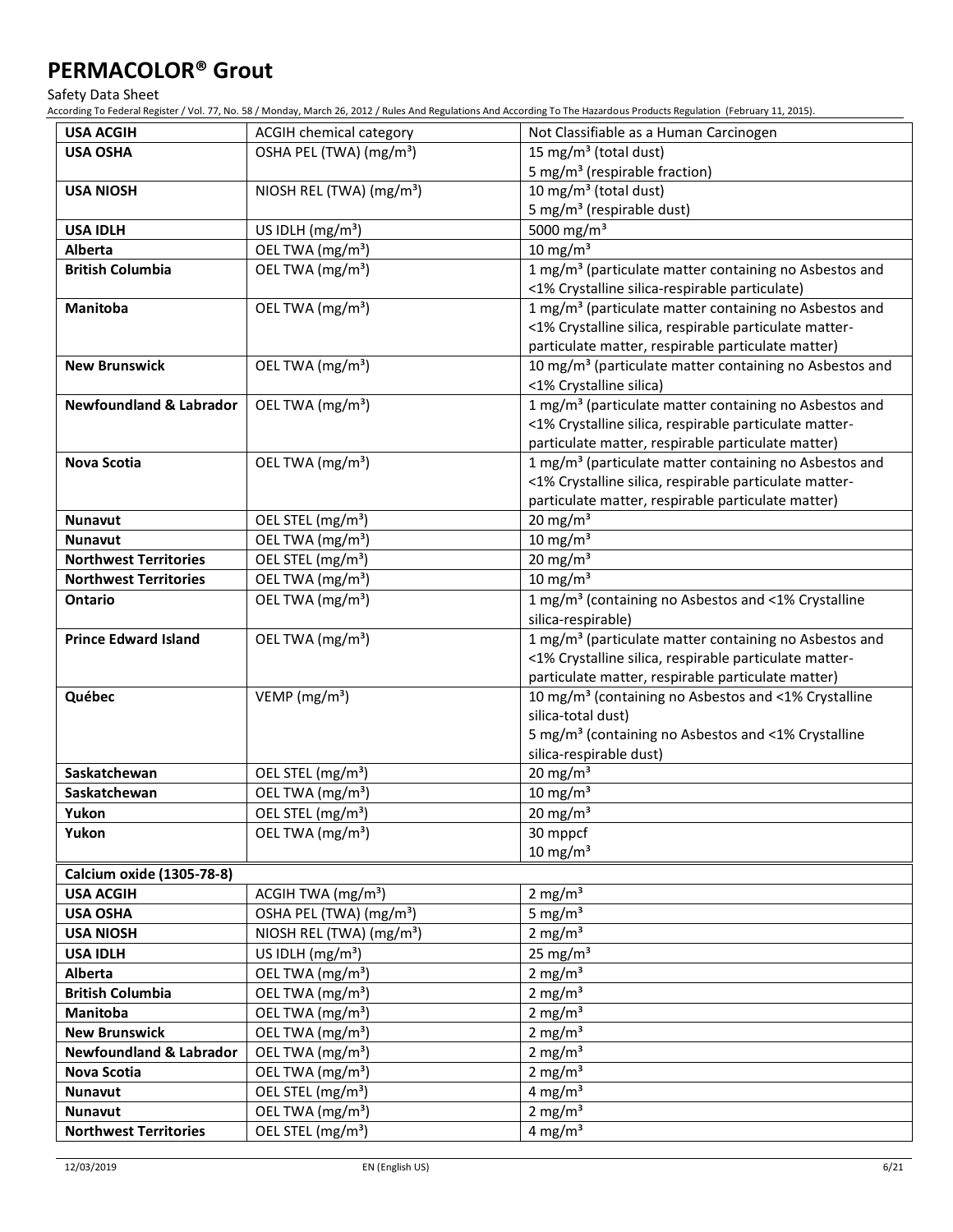Safety Data Sheet

According To Federal Register / Vol. 77, No. 58 / Monday, March 26, 2012 / Rules And Regulations And According To The Hazardous Products Regulation (February 11, 2015).

| <b>Northwest Territories</b>            | OEL TWA (mg/m <sup>3</sup> )                                  | 2 mg/ $m3$                                                          |
|-----------------------------------------|---------------------------------------------------------------|---------------------------------------------------------------------|
| <b>Ontario</b>                          | OEL TWA (mg/m <sup>3</sup> )                                  | 2 mg/ $m3$                                                          |
| <b>Prince Edward Island</b>             | OEL TWA (mg/m <sup>3</sup> )                                  | 2 mg/ $m3$                                                          |
| Québec                                  | VEMP ( $mg/m3$ )                                              | 2 mg/ $m3$                                                          |
| Saskatchewan                            | OEL STEL (mg/m <sup>3</sup> )                                 | 4 mg/ $m3$                                                          |
| Saskatchewan                            | OEL TWA (mg/m <sup>3</sup> )                                  | 2 mg/ $m3$                                                          |
| Yukon                                   | OEL STEL (mg/m <sup>3</sup> )                                 | 4 mg/ $m3$                                                          |
| Yukon                                   | OEL TWA (mg/m <sup>3</sup> )                                  | 2 mg/ $m3$                                                          |
| Quartz (14808-60-7)                     |                                                               |                                                                     |
| <b>USA ACGIH</b>                        | ACGIH TWA (mg/m <sup>3</sup> )                                | 0.025 mg/m <sup>3</sup> (respirable particulate matter)             |
| <b>USA ACGIH</b>                        | <b>ACGIH chemical category</b>                                | A2 - Suspected Human Carcinogen                                     |
| <b>USA OSHA</b>                         | OSHA PEL (TWA) (mg/m <sup>3</sup> )                           | 50 μg/m <sup>3</sup> (Respirable crystalline silica)                |
| <b>USA NIOSH</b>                        | NIOSH REL (TWA) (mg/m <sup>3</sup> )                          | 0.05 mg/m <sup>3</sup> (respirable dust)                            |
| <b>USA IDLH</b>                         | US IDLH (mg/m <sup>3</sup> )                                  | 50 mg/m <sup>3</sup> (respirable dust)                              |
| Alberta                                 | OEL TWA (mg/m <sup>3</sup> )                                  | 0.025 mg/m <sup>3</sup> (respirable particulate)                    |
| <b>British Columbia</b>                 | OEL TWA (mg/m <sup>3</sup> )                                  | 0.025 mg/m <sup>3</sup> (respirable)                                |
| Manitoba                                | OEL TWA (mg/m <sup>3</sup> )                                  | 0.025 mg/m <sup>3</sup> (respirable particulate matter)             |
| <b>New Brunswick</b>                    | OEL TWA (mg/m <sup>3</sup> )                                  | 0.1 mg/m <sup>3</sup> (respirable fraction)                         |
| <b>Newfoundland &amp; Labrador</b>      | OEL TWA (mg/m <sup>3</sup> )                                  | 0.025 mg/m <sup>3</sup> (respirable particulate matter)             |
| Nova Scotia                             | OEL TWA (mg/m <sup>3</sup> )                                  | 0.025 mg/m <sup>3</sup> (respirable particulate matter)             |
| Nunavut                                 | OEL TWA (mg/m <sup>3</sup> )                                  | 0.05 mg/m <sup>3</sup> (respirable fraction (Silica - crystalline)  |
| <b>Northwest Territories</b>            | OEL TWA (mg/m <sup>3</sup> )                                  | 0.05 mg/m <sup>3</sup> (respirable fraction (Silica - crystalline)  |
| <b>Ontario</b>                          | OEL TWA (mg/m <sup>3</sup> )                                  | 0.1 mg/m <sup>3</sup> (designated substances regulation-respirable  |
|                                         |                                                               | (Silica, crystalline)                                               |
| <b>Prince Edward Island</b>             | OEL TWA (mg/m <sup>3</sup> )                                  | 0.025 mg/m <sup>3</sup> (respirable particulate matter)             |
| Québec                                  | VEMP ( $mg/m3$ )                                              | $0.1$ mg/m <sup>3</sup> (respirable dust)                           |
| Saskatchewan                            | OEL TWA (mg/m <sup>3</sup> )                                  | 0.05 mg/m <sup>3</sup> (respirable fraction (Silica - crystalline   |
|                                         |                                                               | (Trydimite removed))                                                |
| Yukon                                   | OEL TWA (mg/m <sup>3</sup> )                                  | 300 particle/mL (Silica - Quartz, crystalline)                      |
| Limestone (1317-65-3)                   |                                                               |                                                                     |
| <b>USA OSHA</b>                         | OSHA PEL (TWA) (mg/m <sup>3</sup> )                           | 15 mg/m <sup>3</sup> (total dust)                                   |
|                                         |                                                               | 5 mg/m <sup>3</sup> (respirable fraction)                           |
| <b>USA NIOSH</b>                        | NIOSH REL (TWA) (mg/m <sup>3</sup> )                          | 10 mg/m <sup>3</sup> (total dust)                                   |
|                                         |                                                               | 5 mg/m <sup>3</sup> (respirable dust)                               |
| Alberta                                 | OEL TWA (mg/m <sup>3</sup> )                                  | $10 \text{ mg/m}^3$                                                 |
| <b>British Columbia</b>                 | OEL STEL (mg/m <sup>3</sup> )                                 | 20 mg/m <sup>3</sup> (total)                                        |
| <b>British Columbia</b>                 | OEL TWA (mg/m <sup>3</sup> )                                  | 10 mg/m <sup>3</sup> (total dust)                                   |
|                                         |                                                               | 3 mg/m <sup>3</sup> (respirable fraction)                           |
| <b>New Brunswick</b>                    | OEL TWA (mg/m <sup>3</sup> )                                  | 10 mg/m <sup>3</sup> (particulate matter containing no Asbestos and |
|                                         |                                                               | <1% Crystalline silica)                                             |
| <b>Nunavut</b>                          | OEL STEL (mg/m <sup>3</sup> )                                 | 20 mg/m $3$<br>$10 \text{ mg/m}^3$                                  |
| Nunavut<br><b>Northwest Territories</b> | OEL TWA (mg/m <sup>3</sup> )<br>OEL STEL (mg/m <sup>3</sup> ) | 20 mg/m $3$                                                         |
| <b>Northwest Territories</b>            | OEL TWA (mg/m <sup>3</sup> )                                  | $10 \text{ mg/m}^3$                                                 |
| Québec                                  | VEMP ( $mg/m3$ )                                              | 10 mg/m <sup>3</sup> (Limestone, containing no Asbestos and <1%     |
|                                         |                                                               | Crystalline silica-total dust)                                      |
| Saskatchewan                            | OEL STEL (mg/m <sup>3</sup> )                                 | 20 mg/m $3$                                                         |
| Saskatchewan                            | OEL TWA (mg/m <sup>3</sup> )                                  | $10 \text{ mg/m}^3$                                                 |
| Yukon                                   | OEL STEL (mg/m <sup>3</sup> )                                 | 20 mg/m $3$                                                         |
| Yukon                                   | OEL TWA (mg/m <sup>3</sup> )                                  | 30 mppcf                                                            |
|                                         |                                                               | $10 \text{ mg/m}^3$                                                 |
|                                         |                                                               |                                                                     |

### **Magnesium oxide (MgO) (1309-48-4)**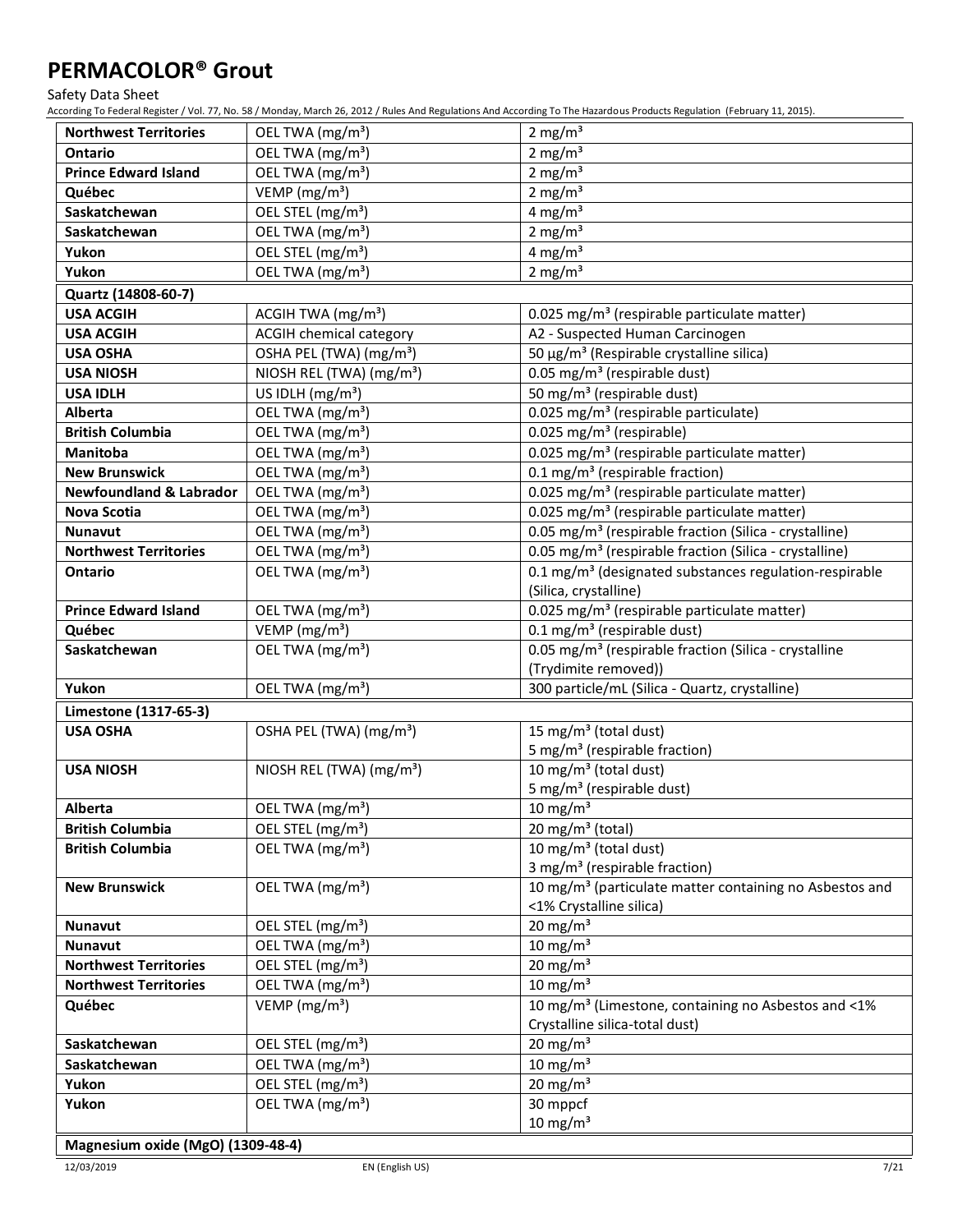Safety Data Sheet

| <b>USA ACGIH</b>                                      | ACGIH TWA (mg/m <sup>3</sup> )       | 10 mg/m <sup>3</sup> (inhalable particulate matter)                  |
|-------------------------------------------------------|--------------------------------------|----------------------------------------------------------------------|
| <b>USA ACGIH</b>                                      | <b>ACGIH chemical category</b>       | Not Classifiable as a Human Carcinogen                               |
| <b>USA OSHA</b>                                       | OSHA PEL (TWA) (mg/m <sup>3</sup> )  | 15 mg/m <sup>3</sup> (fume, total particulate)                       |
| <b>USA IDLH</b>                                       | US IDLH (mg/m <sup>3</sup> )         | 750 mg/m <sup>3</sup> (fume)                                         |
| Alberta                                               | OEL TWA (mg/m <sup>3</sup> )         | 10 mg/m $3$ (fume)                                                   |
| <b>British Columbia</b>                               | OEL STEL (mg/m <sup>3</sup> )        | 10 mg/m <sup>3</sup> (respirable dust and fume)                      |
| <b>British Columbia</b>                               | OEL TWA (mg/m <sup>3</sup> )         | 10 mg/m <sup>3</sup> (fume, inhalable)                               |
|                                                       |                                      | 3 mg/m <sup>3</sup> (respirable dust and fume)                       |
| Manitoba                                              | OEL TWA (mg/m <sup>3</sup> )         | 10 mg/m <sup>3</sup> (inhalable particulate matter)                  |
| <b>New Brunswick</b>                                  | OEL TWA (mg/m <sup>3</sup> )         | 10 mg/m $3$ (fume)                                                   |
| <b>Newfoundland &amp; Labrador</b>                    | OEL TWA (mg/m <sup>3</sup> )         | 10 mg/m <sup>3</sup> (inhalable particulate matter)                  |
| Nova Scotia                                           | OEL TWA (mg/m <sup>3</sup> )         | 10 mg/m <sup>3</sup> (inhalable particulate matter)                  |
| Nunavut                                               | OEL STEL (mg/m <sup>3</sup> )        | 20 mg/m <sup>3</sup> (inhalable fraction)                            |
| <b>Nunavut</b>                                        | OEL TWA (mg/m <sup>3</sup> )         | 10 mg/m <sup>3</sup> (inhalable fraction)                            |
| <b>Northwest Territories</b>                          | OEL STEL (mg/m <sup>3</sup> )        | 20 mg/m <sup>3</sup> (inhalable fraction)                            |
| <b>Northwest Territories</b>                          | OEL TWA (mg/m <sup>3</sup> )         | 10 mg/m <sup>3</sup> (inhalable fraction)                            |
| <b>Ontario</b>                                        | OEL TWA (mg/m <sup>3</sup> )         | 10 mg/m <sup>3</sup> (inhalable)                                     |
| <b>Prince Edward Island</b>                           | OEL TWA (mg/m <sup>3</sup> )         | 10 mg/m <sup>3</sup> (inhalable particulate matter)                  |
| Québec                                                | VEMP (mg/m <sup>3</sup> )            | 10 mg/m <sup>3</sup> (fume)                                          |
| Saskatchewan                                          | OEL STEL (mg/m <sup>3</sup> )        | 20 mg/m <sup>3</sup> (inhalable fraction)                            |
| Saskatchewan                                          | OEL TWA (mg/m <sup>3</sup> )         | 10 mg/m <sup>3</sup> (inhalable fraction)                            |
| Yukon                                                 | OEL STEL (mg/m <sup>3</sup> )        | 10 mg/m $3$ (fume)                                                   |
| Yukon                                                 | OEL TWA (mg/m <sup>3</sup> )         | 10 mg/m $3$ (fume)                                                   |
| Chromium, ion (Cr6+) (18540-29-9)                     |                                      |                                                                      |
| <b>USA OSHA</b>                                       | OSHA PEL (TWA) (mg/m <sup>3</sup> )  | $5 \mu g/m^3$                                                        |
| Calcium sulfate dihydrate (13397-24-5)                |                                      |                                                                      |
| <b>USA ACGIH</b>                                      | ACGIH TWA (mg/m <sup>3</sup> )       | 10 mg/m <sup>3</sup> (inhalable particulate matter (Calcium sulfate) |
| <b>USA OSHA</b>                                       | OSHA PEL (TWA) (mg/m <sup>3</sup> )  | $15 \,\mathrm{mg/m^3}$ (total dust)                                  |
|                                                       |                                      | 5 mg/m <sup>3</sup> (respirable fraction)                            |
| <b>USA NIOSH</b>                                      | NIOSH REL (TWA) (mg/m <sup>3</sup> ) | 10 mg/m <sup>3</sup> (total dust)                                    |
|                                                       |                                      | 5 mg/m <sup>3</sup> (respirable dust)                                |
| Alberta                                               | OEL TWA (mg/m <sup>3</sup> )         | 10 mg/m <sup>3</sup> (Calcium sulphate)                              |
| <b>British Columbia</b>                               | OEL STEL (mg/m <sup>3</sup> )        | 20 mg/m $3$ (total)                                                  |
| <b>British Columbia</b>                               | OEL TWA (mg/m <sup>3</sup> )         | 10 mg/m <sup>3</sup> (total dust)                                    |
|                                                       |                                      | 3 mg/m <sup>3</sup> (respirable fraction)                            |
| Manitoba                                              | OEL TWA (mg/m <sup>3</sup> )         | 10 mg/m <sup>3</sup> (inhalable particulate matter (Calcium sulfate) |
| <b>Newfoundland &amp; Labrador</b>                    | OEL TWA (mg/m <sup>3</sup> )         | 10 mg/m <sup>3</sup> (inhalable particulate matter (Calcium sulfate) |
| Nova Scotia                                           | OEL TWA (mg/m <sup>3</sup> )         | 10 mg/m <sup>3</sup> (inhalable particulate matter (Calcium sulfate) |
| Ontario                                               | OEL TWA (mg/m <sup>3</sup> )         | 10 mg/m <sup>3</sup> (inhalable (Calcium sulfate)                    |
| <b>Prince Edward Island</b>                           | OEL TWA (mg/m <sup>3</sup> )         | 10 mg/m <sup>3</sup> (inhalable particulate matter (Calcium sulfate) |
| Québec                                                | VEMP ( $mg/m3$ )                     | 10 mg/m <sup>3</sup> (containing no Asbestos and <1% Crystalline     |
|                                                       |                                      | silica-total dust)                                                   |
|                                                       |                                      | 5 mg/m <sup>3</sup> (containing no Asbestos and <1% Crystalline      |
|                                                       |                                      | silica-respirable dust)                                              |
| Saskatchewan                                          | OEL STEL (mg/m <sup>3</sup> )        | 20 mg/m $3$                                                          |
| Saskatchewan                                          | OEL TWA (mg/m <sup>3</sup> )         | $10 \text{ mg/m}^3$                                                  |
| Yukon                                                 | OEL STEL (mg/m <sup>3</sup> )        | 20 mg/m $3$                                                          |
| Yukon                                                 | OEL TWA (mg/m <sup>3</sup> )         | 30 mppcf                                                             |
|                                                       |                                      | $10 \text{ mg/m}^3$                                                  |
| Silica, amorphous, precipitated and gel (112926-00-8) |                                      |                                                                      |
| <b>British Columbia</b>                               | OEL TWA (mg/m <sup>3</sup> )         | $4$ mg/m <sup>3</sup> (total)                                        |
|                                                       |                                      | 1.5 mg/m <sup>3</sup> (respirable)                                   |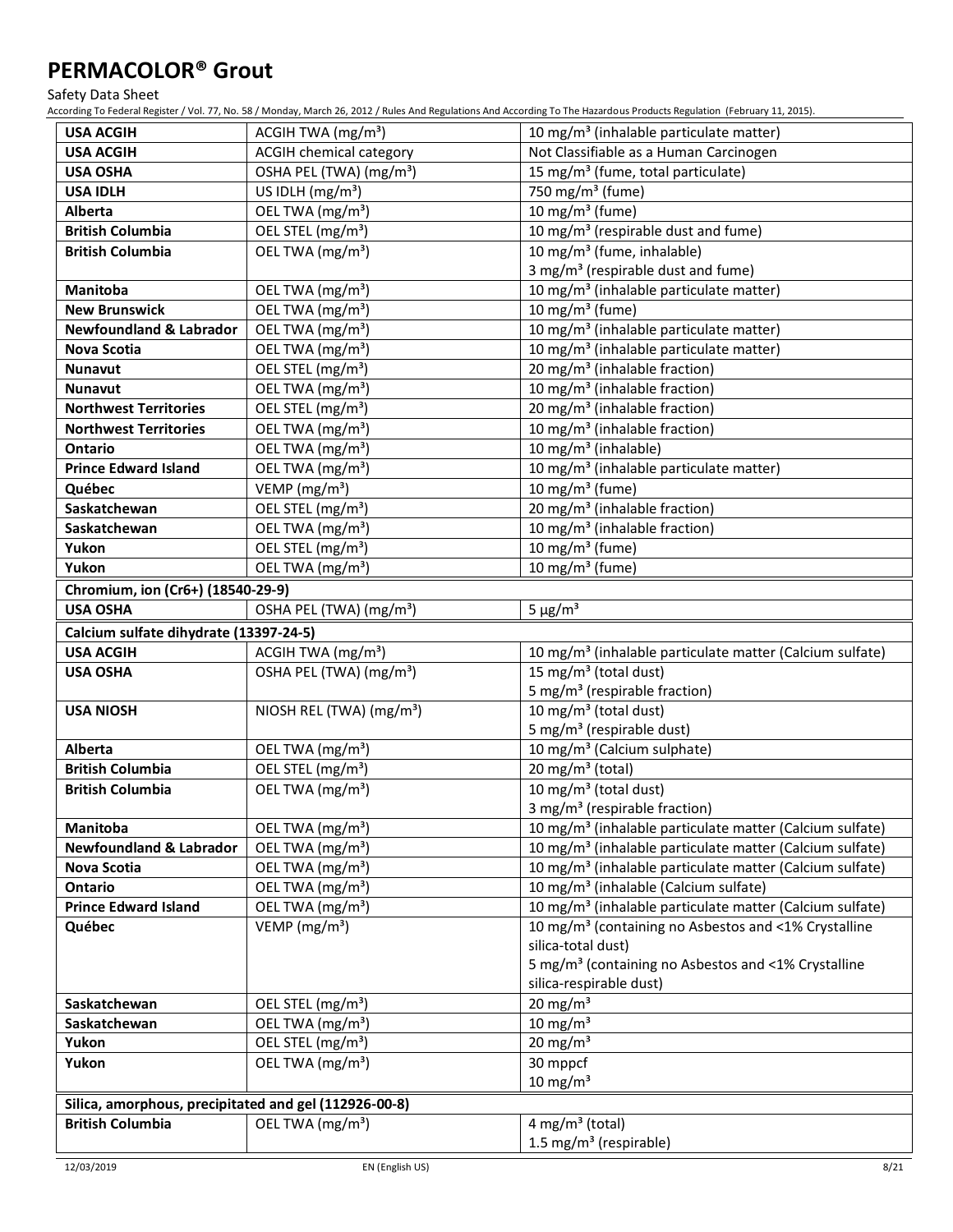Safety Data Sheet

| <b>New Brunswick</b>                         | OEL TWA (mg/m <sup>3</sup> )         | 10 mg/m <sup>3</sup> (Silica - amorphous, precipitated silica and silica                                                                       |
|----------------------------------------------|--------------------------------------|------------------------------------------------------------------------------------------------------------------------------------------------|
|                                              |                                      | gel)                                                                                                                                           |
| <b>Nunavut</b>                               | OEL STEL (mg/m <sup>3</sup> )        | 20 mg/m <sup>3</sup> (Silica amorphous)                                                                                                        |
| <b>Nunavut</b>                               | OEL TWA (mg/m <sup>3</sup> )         | 10 mg/m <sup>3</sup> (Silica amorphous)                                                                                                        |
| <b>Northwest Territories</b>                 | OEL STEL (mg/m <sup>3</sup> )        | 20 mg/m <sup>3</sup> (Silica amorphous)                                                                                                        |
| <b>Northwest Territories</b>                 | OEL TWA (mg/m <sup>3</sup> )         | 10 mg/m <sup>3</sup> (Silica amorphous)                                                                                                        |
| Québec                                       | VEMP ( $mg/m3$ )                     | 6 mg/m <sup>3</sup> (containing no Asbestos and <1% Crystalline                                                                                |
|                                              |                                      | silica-respirable dust)                                                                                                                        |
| Saskatchewan                                 | OEL STEL (mg/m <sup>3</sup> )        | 20 mg/m <sup>3</sup> (Silica amorphous)                                                                                                        |
| Saskatchewan                                 | OEL TWA (mg/m <sup>3</sup> )         | 10 mg/m <sup>3</sup> (Silica amorphous)                                                                                                        |
| Carbonic acid, calcium salt (1:1) (471-34-1) |                                      |                                                                                                                                                |
| <b>USA NIOSH</b>                             | NIOSH REL (TWA) (mg/m <sup>3</sup> ) | 10 mg/m <sup>3</sup> (total dust)                                                                                                              |
|                                              |                                      | 5 mg/m <sup>3</sup> (respirable dust)                                                                                                          |
| Alberta                                      | OEL TWA (mg/m <sup>3</sup> )         | $10 \text{ mg/m}^3$                                                                                                                            |
| <b>Nunavut</b>                               | OEL STEL (mg/m <sup>3</sup> )        | $20 \,\mathrm{mg/m^3}$ (Limestone)                                                                                                             |
| <b>Nunavut</b>                               | OEL TWA (mg/m <sup>3</sup> )         | $\overline{10 \text{ mg}}/\text{m}^3$ (Limestone)                                                                                              |
| <b>Northwest Territories</b>                 | OEL STEL (mg/m <sup>3</sup> )        | $\overline{20}$ mg/m <sup>3</sup> (Limestone)                                                                                                  |
| <b>Northwest Territories</b>                 | OEL TWA (mg/m <sup>3</sup> )         | 10 mg/m <sup>3</sup> (Limestone)                                                                                                               |
| Québec                                       | VEMP (mg/m <sup>3</sup> )            | $\frac{10 \text{ mg}}{m^3}$ (total dust)                                                                                                       |
| Saskatchewan                                 | OEL STEL (mg/m <sup>3</sup> )        | 20 mg/m <sup>3</sup> (Limestone)                                                                                                               |
| Saskatchewan                                 | OEL TWA (mg/m <sup>3</sup> )         | 10 mg/m <sup>3</sup> (Limestone)                                                                                                               |
| Yukon                                        | OEL STEL (mg/m <sup>3</sup> )        | $20 \text{ mg/m}^3$                                                                                                                            |
| Yukon                                        | OEL TWA (mg/m <sup>3</sup> )         | 30 mppcf                                                                                                                                       |
|                                              |                                      | $10 \text{ mg/m}^3$                                                                                                                            |
| Particulates not otherwise classified (PNOC) |                                      |                                                                                                                                                |
| <b>USA ACGIH</b>                             | ACGIH TWA (mg/m <sup>3</sup> )       | 3 mg/m <sup>3</sup> Respirable fraction                                                                                                        |
|                                              |                                      | 10 mg/m <sup>3</sup> Total Dust                                                                                                                |
| <b>USA OSHA</b>                              | OSHA PEL (TWA) (mg/m <sup>3</sup> )  | 5 mg/m <sup>3</sup> Respirable fraction                                                                                                        |
|                                              |                                      | 15 mg/m <sup>3</sup> Total Dust                                                                                                                |
| Alberta                                      | OEL TWA (mg/m <sup>3</sup> )         | 10 mg/m $3$ (total)                                                                                                                            |
|                                              |                                      | 3 mg/m <sup>3</sup> (respirable)                                                                                                               |
|                                              |                                      |                                                                                                                                                |
| <b>British Columbia</b>                      | OEL TWA (mg/m <sup>3</sup> )         | 10 mg/m <sup>3</sup> (nuisance dust-total dust)                                                                                                |
|                                              |                                      | 3 mg/m <sup>3</sup> (nuisance dust-respirable fraction)                                                                                        |
| Manitoba                                     | OEL TWA (mg/m <sup>3</sup> )         | 10 mg/m <sup>3</sup> (inhalable particles, recommended)                                                                                        |
|                                              |                                      | 3 mg/m <sup>3</sup> (respirable particles, recommended)                                                                                        |
| <b>New Brunswick</b>                         | OEL TWA (mg/m <sup>3</sup> )         | 3 mg/m <sup>3</sup> (particulate matter containing no Asbestos and                                                                             |
|                                              |                                      | <1% Crystalline silica, respirable fraction)                                                                                                   |
|                                              |                                      | 10 mg/m <sup>3</sup> (particulate matter containing no Asbestos and                                                                            |
|                                              |                                      | <1% Crystalline silica, inhalable fraction)                                                                                                    |
| <b>Newfoundland &amp; Labrador</b>           | OEL TWA (mg/m <sup>3</sup> )         | 10 mg/m <sup>3</sup> (inhalable particles, recommended)                                                                                        |
|                                              |                                      | 3 mg/m <sup>3</sup> (respirable particles, recommended)                                                                                        |
| Nova Scotia                                  | OEL TWA (mg/m <sup>3</sup> )         | 10 mg/m <sup>3</sup> (inhalable particles, recommended)                                                                                        |
|                                              |                                      | 3 mg/m <sup>3</sup> (respirable particles, recommended)                                                                                        |
| <b>Nunavut</b>                               | OEL STEL (mg/m <sup>3</sup> )        | 20 mg/m <sup>3</sup> (insoluble or poorly soluble-inhalable fraction)                                                                          |
|                                              |                                      | 6 mg/m <sup>3</sup> (insoluble or poorly soluble-respirable fraction)                                                                          |
| <b>Nunavut</b>                               | OEL TWA (mg/m <sup>3</sup> )         | 10 mg/m <sup>3</sup> (insoluble or poorly soluble-inhalable fraction)                                                                          |
|                                              |                                      | 3 mg/m <sup>3</sup> (insoluble or poorly soluble-respirable fraction)                                                                          |
| <b>Northwest Territories</b>                 | OEL STEL (mg/m <sup>3</sup> )        | 20 mg/m <sup>3</sup> (insoluble or poorly soluble-inhalable fraction)                                                                          |
| <b>Northwest Territories</b>                 | OEL TWA (mg/m <sup>3</sup> )         | 6 mg/m <sup>3</sup> (insoluble or poorly soluble-respirable fraction)<br>10 mg/m <sup>3</sup> (insoluble or poorly soluble-inhalable fraction) |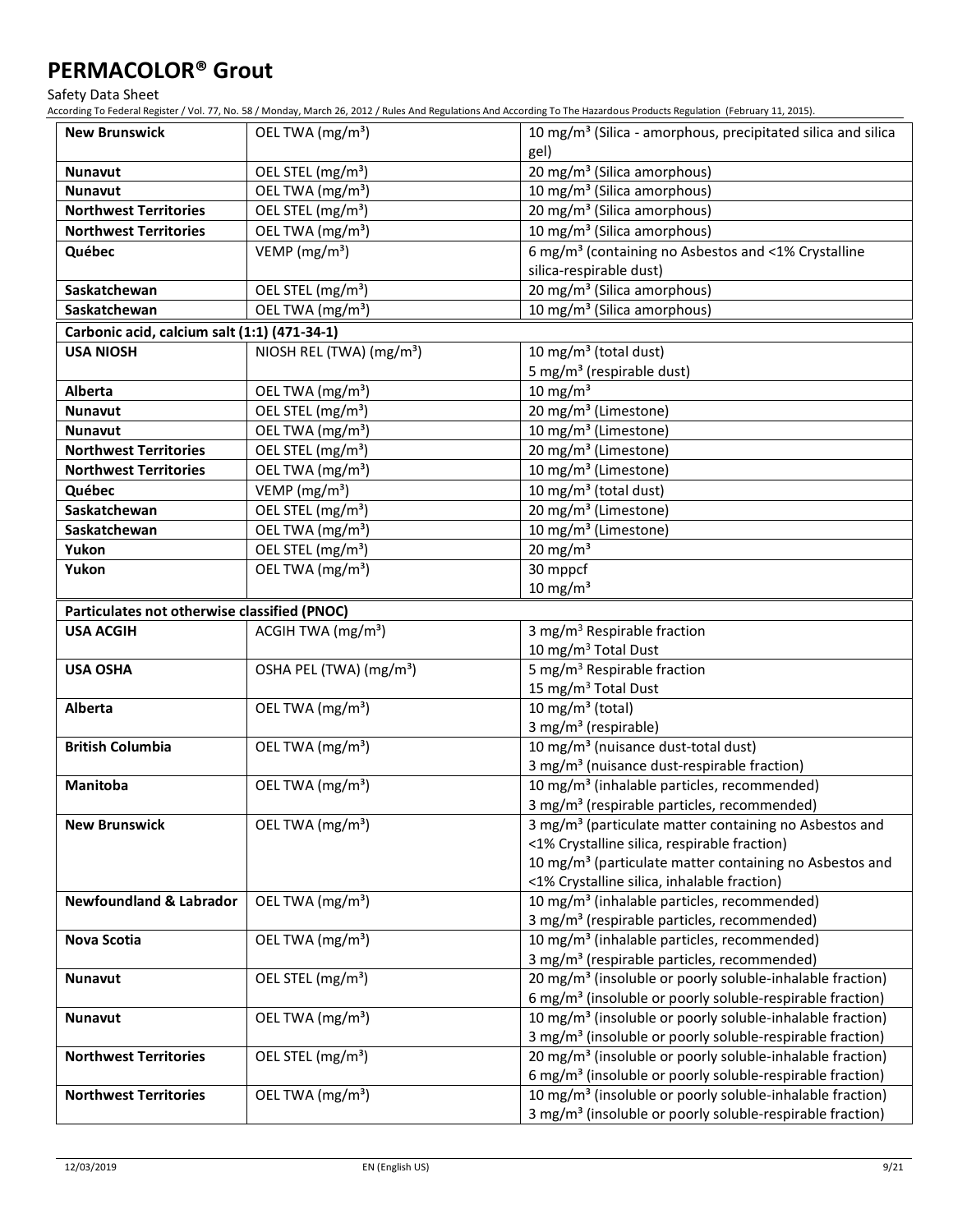Safety Data Sheet

| Ontario                            | OEL TWA (mg/m <sup>3</sup> )         | 10 mg/m <sup>3</sup> (inhalable)                                      |
|------------------------------------|--------------------------------------|-----------------------------------------------------------------------|
|                                    |                                      | 3 mg/m <sup>3</sup> (respirable)                                      |
| <b>Prince Edward Island</b>        | OEL TWA (mg/m <sup>3</sup> )         | 10 mg/m <sup>3</sup> (inhalable particles, recommended)               |
|                                    |                                      | 3 mg/m <sup>3</sup> (respirable particles, recommended)               |
| Québec                             | VEMP ( $mg/m3$ )                     | 10 mg/m <sup>3</sup> (including dust, inert or nuisance particulates- |
|                                    |                                      | total dust)                                                           |
| Saskatchewan                       | OEL STEL (mg/m <sup>3</sup> )        | 20 mg/m <sup>3</sup> (insoluble or poorly soluble-inhalable fraction) |
|                                    |                                      | 6 mg/m <sup>3</sup> (insoluble or poorly soluble-respirable fraction) |
| Saskatchewan                       | OEL TWA (mg/m <sup>3</sup> )         | 10 mg/m <sup>3</sup> (insoluble or poorly soluble-inhalable fraction) |
|                                    |                                      | 3 mg/m <sup>3</sup> (insoluble or poorly soluble-respirable fraction) |
| Methacrylic acid (79-41-4)         |                                      |                                                                       |
| <b>USA ACGIH</b>                   | ACGIH TWA (ppm)                      | 20 ppm                                                                |
| <b>USA NIOSH</b>                   | NIOSH REL (TWA) (mg/m <sup>3</sup> ) | 70 mg/m $3$                                                           |
| <b>USA NIOSH</b>                   | NIOSH REL (TWA) (ppm)                | 20 ppm                                                                |
| Alberta                            | OEL TWA (mg/m <sup>3</sup> )         | 70 mg/m $3$                                                           |
| <b>Alberta</b>                     | OEL TWA (ppm)                        | 20 ppm                                                                |
| <b>British Columbia</b>            | OEL TWA (ppm)                        | 20 ppm                                                                |
| <b>Manitoba</b>                    | OEL TWA (ppm)                        | 20 ppm                                                                |
| <b>New Brunswick</b>               | OEL TWA (mg/m <sup>3</sup> )         | 70 mg/m $3$                                                           |
| <b>New Brunswick</b>               | OEL TWA (ppm)                        | 20 ppm                                                                |
| <b>Newfoundland &amp; Labrador</b> | OEL TWA (ppm)                        | 20 ppm                                                                |
| <b>Nova Scotia</b>                 | OEL TWA (ppm)                        | 20 ppm                                                                |
| <b>Nunavut</b>                     | OEL STEL (ppm)                       | 30 ppm                                                                |
| <b>Nunavut</b>                     | OEL TWA (ppm)                        | 20 ppm                                                                |
| <b>Northwest Territories</b>       | OEL STEL (ppm)                       | 30 ppm                                                                |
| <b>Northwest Territories</b>       | OEL TWA (ppm)                        | 20 ppm                                                                |
| Ontario                            | OEL TWA (ppm)                        | 20 ppm                                                                |
| <b>Prince Edward Island</b>        | OEL TWA (ppm)                        | 20 ppm                                                                |
| Québec                             | VEMP (mg/m <sup>3</sup> )            | 70 mg/m $3$                                                           |
| Québec                             | VEMP (ppm)                           | 20 ppm                                                                |
| Saskatchewan                       | OEL STEL (ppm)                       | 30 ppm                                                                |
| Saskatchewan                       | OEL TWA (ppm)                        | 20 ppm                                                                |
| Cellulose (9004-34-6)              |                                      |                                                                       |
| <b>USA ACGIH</b>                   | ACGIH TWA (mg/m <sup>3</sup> )       | $10 \text{ mg/m}^3$                                                   |
| <b>USA OSHA</b>                    | OSHA PEL (TWA) (mg/m <sup>3</sup> )  | 15 mg/m <sup>3</sup> (total dust)                                     |
|                                    |                                      | 5 mg/m <sup>3</sup> (respirable fraction)                             |
| <b>USA NIOSH</b>                   | NIOSH REL (TWA) (mg/m <sup>3</sup> ) | 10 mg/m <sup>3</sup> (total dust)                                     |
|                                    |                                      | 5 mg/m <sup>3</sup> (respirable dust)                                 |
| Alberta                            | OEL TWA (mg/m <sup>3</sup> )         | $10 \text{ mg/m}^3$                                                   |
| <b>British Columbia</b>            | OEL TWA (mg/m <sup>3</sup> )         | 10 mg/m <sup>3</sup> (total dust)                                     |
|                                    |                                      | 3 mg/m <sup>3</sup> (respirable fraction)                             |
| Manitoba                           | OEL TWA (mg/m <sup>3</sup> )         | $10 \text{ mg/m}^3$                                                   |
| <b>New Brunswick</b>               | OEL TWA (mg/m <sup>3</sup> )         | $10 \text{ mg/m}^3$                                                   |
| <b>Newfoundland &amp; Labrador</b> | OEL TWA (mg/m <sup>3</sup> )         | $10 \text{ mg/m}^3$                                                   |
| Nova Scotia                        | OEL TWA (mg/m <sup>3</sup> )         | $10 \text{ mg/m}^3$                                                   |
| Nunavut                            | OEL STEL (mg/m <sup>3</sup> )        | 20 mg/m $3$                                                           |
| <b>Nunavut</b>                     | OEL TWA (mg/m <sup>3</sup> )         | $10 \text{ mg/m}^3$                                                   |
| <b>Northwest Territories</b>       | OEL STEL (mg/m <sup>3</sup> )        | 20 mg/m $3$                                                           |
| <b>Northwest Territories</b>       | OEL TWA (mg/m <sup>3</sup> )         | $10 \text{ mg/m}^3$                                                   |
| <b>Ontario</b>                     | OEL TWA (mg/m <sup>3</sup> )         | $10 \text{ mg/m}^3$                                                   |
| <b>Prince Edward Island</b>        | OEL TWA (mg/m <sup>3</sup> )         | 10 mg/m $3$                                                           |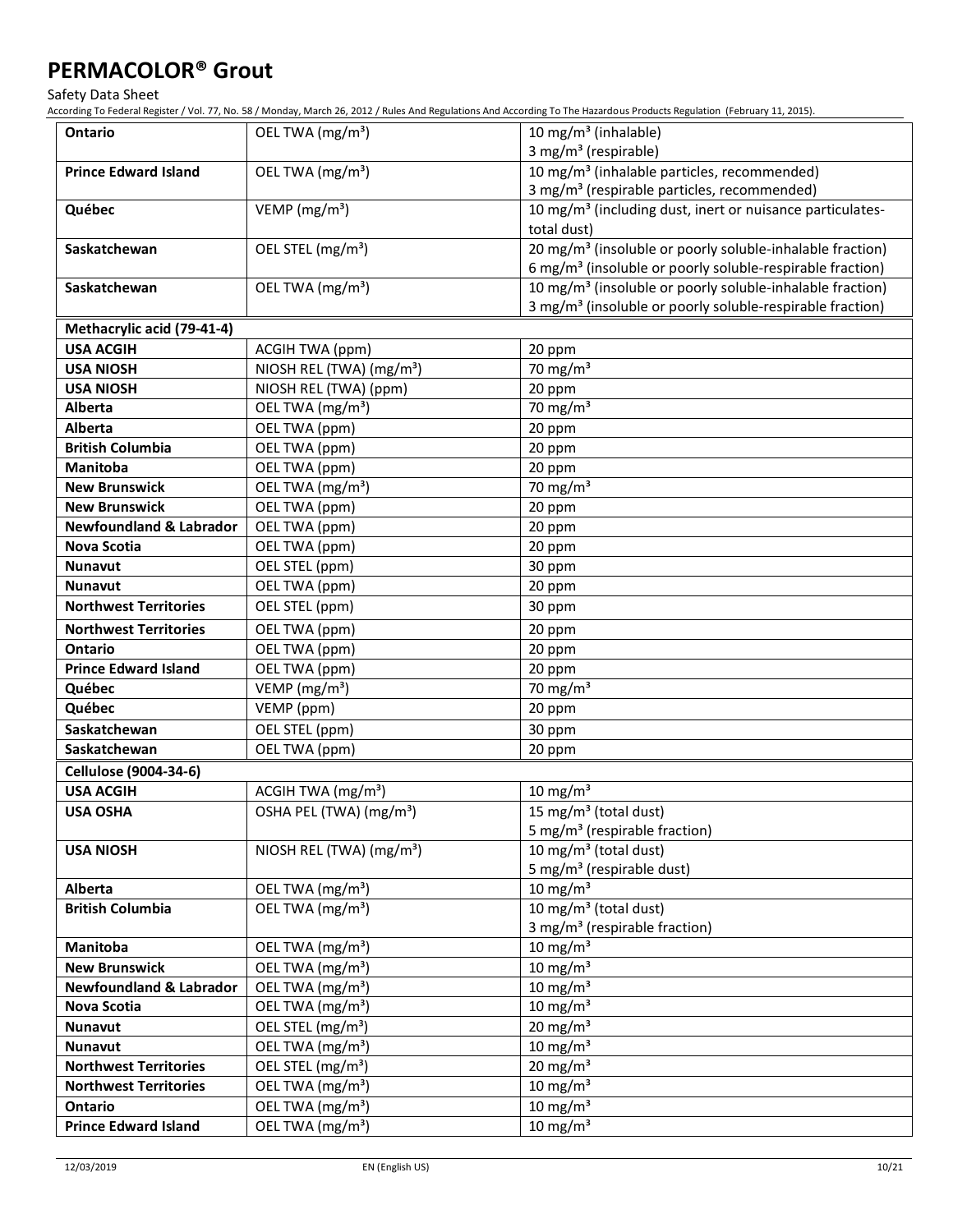Safety Data Sheet

| Québec                                   | VEMP ( $mg/m3$ )                     | 10 mg/m <sup>3</sup> (containing no Asbestos and <1% Crystalline                                                                                                                                                                   |
|------------------------------------------|--------------------------------------|------------------------------------------------------------------------------------------------------------------------------------------------------------------------------------------------------------------------------------|
|                                          |                                      | silica-total dust)                                                                                                                                                                                                                 |
| Saskatchewan                             | OEL STEL (mg/m <sup>3</sup> )        | $20$ mg/m <sup>3</sup>                                                                                                                                                                                                             |
| Saskatchewan                             | OEL TWA (mg/m <sup>3</sup> )         | $10 \text{ mg/m}^3$                                                                                                                                                                                                                |
| Yukon                                    | OEL STEL (mg/m <sup>3</sup> )        | 20 mg/m $3$                                                                                                                                                                                                                        |
| Yukon                                    | OEL TWA (mg/m <sup>3</sup> )         | 30 mppcf                                                                                                                                                                                                                           |
|                                          |                                      | $10 \text{ mg/m}^3$                                                                                                                                                                                                                |
| <b>Plaster of Paris (26499-65-0)</b>     |                                      |                                                                                                                                                                                                                                    |
| <b>USA OSHA</b>                          | OSHA PEL (TWA) (mg/m <sup>3</sup> )  | 15 mg/m <sup>3</sup> (total dust)                                                                                                                                                                                                  |
|                                          |                                      | 5 mg/m <sup>3</sup> (respirable fraction)                                                                                                                                                                                          |
| <b>USA NIOSH</b>                         | NIOSH REL (TWA) (mg/m <sup>3</sup> ) | 10 mg/m <sup>3</sup> (total dust)                                                                                                                                                                                                  |
|                                          |                                      | 5 mg/m <sup>3</sup> (respirable dust)                                                                                                                                                                                              |
| Alberta                                  | OEL TWA (mg/m <sup>3</sup> )         | 10 mg/m <sup>3</sup> (Calcium sulphate)                                                                                                                                                                                            |
| <b>British Columbia</b>                  | OEL STEL (mg/m <sup>3</sup> )        | 20 mg/m $3$ (total)                                                                                                                                                                                                                |
| <b>British Columbia</b>                  | OEL TWA (mg/m <sup>3</sup> )         | 10 mg/m <sup>3</sup> (total dust)                                                                                                                                                                                                  |
|                                          |                                      | 3 mg/m <sup>3</sup> (respirable fraction)                                                                                                                                                                                          |
| Québec                                   | VEMP ( $mg/m3$ )                     | 10 mg/m <sup>3</sup> (containing no Asbestos and <1% Crystalline                                                                                                                                                                   |
|                                          |                                      | silica-total dust)                                                                                                                                                                                                                 |
|                                          |                                      | 5 mg/m <sup>3</sup> (containing no Asbestos and <1% Crystalline                                                                                                                                                                    |
|                                          |                                      | silica-respirable dust)                                                                                                                                                                                                            |
| Saskatchewan                             | OEL STEL (mg/m <sup>3</sup> )        | $20$ mg/m <sup>3</sup>                                                                                                                                                                                                             |
| Saskatchewan                             | OEL TWA (mg/m <sup>3</sup> )         | $10 \text{ mg/m}^3$                                                                                                                                                                                                                |
| Yukon                                    | OEL STEL (mg/m <sup>3</sup> )        | $20 \text{ mg/m}^3$                                                                                                                                                                                                                |
| Yukon                                    | OEL TWA (mg/m <sup>3</sup> )         | 30 mppcf                                                                                                                                                                                                                           |
|                                          |                                      | $10 \text{ mg/m}^3$                                                                                                                                                                                                                |
| Calcium sulfate hemihydrate (10034-76-1) |                                      |                                                                                                                                                                                                                                    |
| <b>USA ACGIH</b>                         | ACGIH TWA (mg/m <sup>3</sup> )       | 10 mg/m <sup>3</sup> (inhalable particulate matter (Calcium sulfate)                                                                                                                                                               |
| <b>Manitoba</b>                          | OEL TWA (mg/m <sup>3</sup> )         | 10 mg/m <sup>3</sup> (inhalable particulate matter (Calcium sulfate)                                                                                                                                                               |
| <b>Newfoundland &amp; Labrador</b>       | OEL TWA (mg/m <sup>3</sup> )         | 10 mg/m <sup>3</sup> (inhalable particulate matter (Calcium sulfate)                                                                                                                                                               |
| Nova Scotia                              | OEL TWA (mg/m <sup>3</sup> )         | 10 mg/m <sup>3</sup> (inhalable particulate matter (Calcium sulfate)                                                                                                                                                               |
| <b>Ontario</b>                           | OEL TWA (mg/m <sup>3</sup> )         | 10 mg/m <sup>3</sup> (inhalable)                                                                                                                                                                                                   |
| <b>Prince Edward Island</b>              | OEL TWA (mg/m <sup>3</sup> )         | 10 mg/m <sup>3</sup> (inhalable particulate matter (Calcium sulfate)                                                                                                                                                               |
| Kaolin (1332-58-7)                       |                                      |                                                                                                                                                                                                                                    |
| <b>USA ACGIH</b>                         | ACGIH TWA (mg/m <sup>3</sup> )       | 2 mg/m <sup>3</sup> (particulate matter containing no asbestos and                                                                                                                                                                 |
|                                          |                                      | <1% crystalline silica, respirable particulate matter)                                                                                                                                                                             |
| <b>USA ACGIH</b>                         | ACGIH chemical category              | Not Classifiable as a Human Carcinogen                                                                                                                                                                                             |
| <b>USA OSHA</b>                          | OSHA PEL (TWA) (mg/m <sup>3</sup> )  | 15 mg/m <sup>3</sup> (total dust)                                                                                                                                                                                                  |
|                                          |                                      | 5 mg/m <sup>3</sup> (respirable fraction)                                                                                                                                                                                          |
| <b>USA NIOSH</b>                         | NIOSH REL (TWA) (mg/m <sup>3</sup> ) | 10 mg/m <sup>3</sup> (total dust)                                                                                                                                                                                                  |
|                                          |                                      | 5 mg/m <sup>3</sup> (respirable dust)                                                                                                                                                                                              |
| Alberta                                  | OEL TWA (mg/m <sup>3</sup> )         | 2 mg/m <sup>3</sup> (respirable)                                                                                                                                                                                                   |
| <b>British Columbia</b>                  | OEL TWA (mg/m <sup>3</sup> )         | 2 mg/m <sup>3</sup> (particulate matter containing no Asbestos and                                                                                                                                                                 |
|                                          |                                      | <1% Crystalline silica-respirable particulate)                                                                                                                                                                                     |
| Manitoba                                 | OEL TWA (mg/m <sup>3</sup> )         | 2 mg/m <sup>3</sup> (particulate matter containing no Asbestos and                                                                                                                                                                 |
|                                          |                                      | <1% Crystalline silica, respirable particulate matter-                                                                                                                                                                             |
|                                          |                                      | particulate matter, respirable particulate matter)                                                                                                                                                                                 |
| <b>New Brunswick</b>                     | OEL TWA (mg/m <sup>3</sup> )         | 2 mg/m <sup>3</sup> (particulate matter containing no Asbestos and                                                                                                                                                                 |
|                                          |                                      |                                                                                                                                                                                                                                    |
|                                          |                                      |                                                                                                                                                                                                                                    |
|                                          |                                      |                                                                                                                                                                                                                                    |
| <b>Newfoundland &amp; Labrador</b>       | OEL TWA (mg/m <sup>3</sup> )         | <1% Crystalline silica, respirable fraction)<br>2 mg/m <sup>3</sup> (particulate matter containing no Asbestos and<br><1% Crystalline silica, respirable particulate matter-<br>particulate matter, respirable particulate matter) |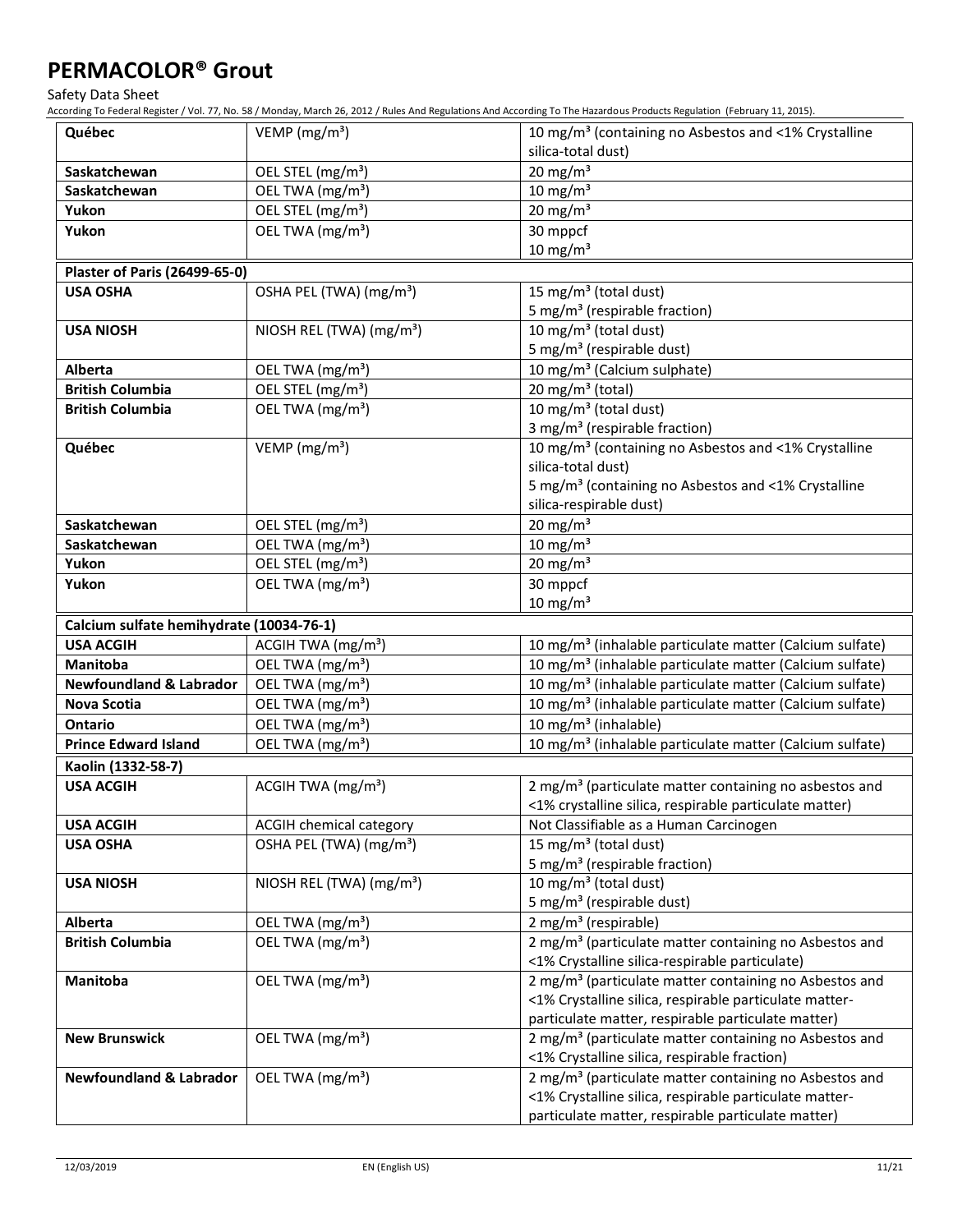Safety Data Sheet

| <b>Nova Scotia</b>                 | OEL TWA (mg/m <sup>3</sup> )         | 2 mg/m <sup>3</sup> (particulate matter containing no Asbestos and    |
|------------------------------------|--------------------------------------|-----------------------------------------------------------------------|
|                                    |                                      | <1% Crystalline silica, respirable particulate matter-                |
|                                    |                                      | particulate matter, respirable particulate matter)                    |
| <b>Nunavut</b>                     | OEL STEL (mg/m <sup>3</sup> )        | 4 mg/m <sup>3</sup> (respirable fraction)                             |
| <b>Nunavut</b>                     | OEL TWA (mg/m <sup>3</sup> )         | 2 mg/m <sup>3</sup> (respirable fraction)                             |
| <b>Northwest Territories</b>       | OEL STEL (mg/m <sup>3</sup> )        | 4 mg/m <sup>3</sup> (respirable fraction)                             |
| <b>Northwest Territories</b>       | OEL TWA (mg/m <sup>3</sup> )         | 2 mg/m <sup>3</sup> (respirable fraction)                             |
| <b>Ontario</b>                     | OEL TWA (mg/m <sup>3</sup> )         | 2 mg/m <sup>3</sup> (containing no Asbestos and <1% Crystalline       |
|                                    |                                      | silica-respirable)                                                    |
| <b>Prince Edward Island</b>        | OEL TWA (mg/m <sup>3</sup> )         | 2 mg/m <sup>3</sup> (particulate matter containing no Asbestos and    |
|                                    |                                      | <1% Crystalline silica, respirable particulate matter-                |
|                                    |                                      | particulate matter, respirable particulate matter)                    |
| Québec                             | VEMP ( $mg/m3$ )                     | 5 mg/m <sup>3</sup> (containing no Asbestos and <1% Crystalline       |
|                                    |                                      | silica-respirable dust)                                               |
| Saskatchewan                       | OEL STEL (mg/m <sup>3</sup> )        | 4 mg/m <sup>3</sup> (respirable fraction)                             |
| Saskatchewan                       | OEL TWA (mg/m <sup>3</sup> )         | 2 mg/m <sup>3</sup> (respirable fraction)                             |
| Yukon                              | OEL STEL (mg/m <sup>3</sup> )        | 20 mg/m $3$                                                           |
| Yukon                              | OEL TWA (mg/m <sup>3</sup> )         | 30 mppcf                                                              |
|                                    |                                      | $10 \text{ mg/m}^3$                                                   |
| Iron oxide (Fe2O3) (1309-37-1)     |                                      |                                                                       |
| <b>USA ACGIH</b>                   | ACGIH TWA (mg/m <sup>3</sup> )       | 5 mg/m <sup>3</sup> (respirable particulate matter)                   |
| <b>USA ACGIH</b>                   | <b>ACGIH chemical category</b>       | Not Classifiable as a Human Carcinogen                                |
| <b>USA OSHA</b>                    | OSHA PEL (TWA) (mg/m <sup>3</sup> )  | 10 mg/m <sup>3</sup> (fume)                                           |
|                                    |                                      | 15 mg/m <sup>3</sup> (total dust (Rouge)                              |
|                                    |                                      | 5 mg/m <sup>3</sup> (respirable fraction (Rouge)                      |
| <b>USA NIOSH</b>                   | NIOSH REL (TWA) (mg/m <sup>3</sup> ) | 5 mg/m <sup>3</sup> (dust and fume)                                   |
| <b>USA IDLH</b>                    | US IDLH $(mg/m3)$                    | 2500 mg/m <sup>3</sup> (dust and fume)                                |
| Alberta                            | OEL TWA (mg/m <sup>3</sup> )         | 5 mg/m <sup>3</sup> (respirable)                                      |
| <b>British Columbia</b>            | OEL STEL (mg/m <sup>3</sup> )        | 10 mg/m $3$ (fume)                                                    |
| <b>British Columbia</b>            | OEL TWA (mg/m <sup>3</sup> )         | 10 mg/m <sup>3</sup> (total particulate matter containing no Asbestos |
|                                    |                                      | and <1% Crystalline silica-total particulate (Rouge)                  |
|                                    |                                      | 3 mg/m <sup>3</sup> (particulate matter containing no Asbestos and    |
|                                    |                                      | <1% Crystalline silica-respirable particulate (Rouge)                 |
|                                    |                                      | 5 mg/m <sup>3</sup> (dust and fume)                                   |
| Manitoba                           | OEL TWA (mg/m <sup>3</sup> )         | 5 mg/m <sup>3</sup> (respirable particulate matter)                   |
| <b>New Brunswick</b>               | OEL TWA (mg/m <sup>3</sup> )         | 5 mg/m <sup>3</sup> (particulate matter containing no Asbestos and    |
|                                    |                                      | <1% Crystalline silica, dust and fume)                                |
|                                    |                                      | 10 mg/m <sup>3</sup> (regulated under Rouge-particulate matter        |
|                                    |                                      | containing no Asbestos and <1% Crystalline silica)                    |
| <b>Newfoundland &amp; Labrador</b> | OEL TWA (mg/m <sup>3</sup> )         | 5 mg/m <sup>3</sup> (respirable particulate matter)                   |
| Nova Scotia                        | OEL TWA (mg/m <sup>3</sup> )         | 5 mg/m <sup>3</sup> (respirable particulate matter)                   |
| <b>Nunavut</b>                     | OEL STEL (mg/m <sup>3</sup> )        | 10 mg/m <sup>3</sup> (dust and fume)                                  |
|                                    |                                      | 20 mg/m <sup>3</sup> (regulated under Rouge)                          |
| <b>Nunavut</b>                     | OEL TWA (mg/m <sup>3</sup> )         | 5 mg/m <sup>3</sup> (dust and fume)                                   |
|                                    |                                      | 10 mg/m <sup>3</sup> (regulated under Rouge)                          |
| <b>Northwest Territories</b>       | OEL STEL (mg/m <sup>3</sup> )        | 10 mg/m <sup>3</sup> (dust and fume)                                  |
|                                    |                                      | 20 mg/m <sup>3</sup> (regulated under Rouge)                          |
| <b>Northwest Territories</b>       | OEL TWA (mg/m <sup>3</sup> )         | 5 mg/m <sup>3</sup> (dust and fume)                                   |
|                                    |                                      | 10 mg/m <sup>3</sup> (regulated under Rouge)                          |
| Ontario                            | OEL TWA (mg/m <sup>3</sup> )         | 5 mg/m <sup>3</sup> (respirable)                                      |
| <b>Prince Edward Island</b>        | OEL TWA (mg/m <sup>3</sup> )         | 5 mg/m <sup>3</sup> (respirable particulate matter)                   |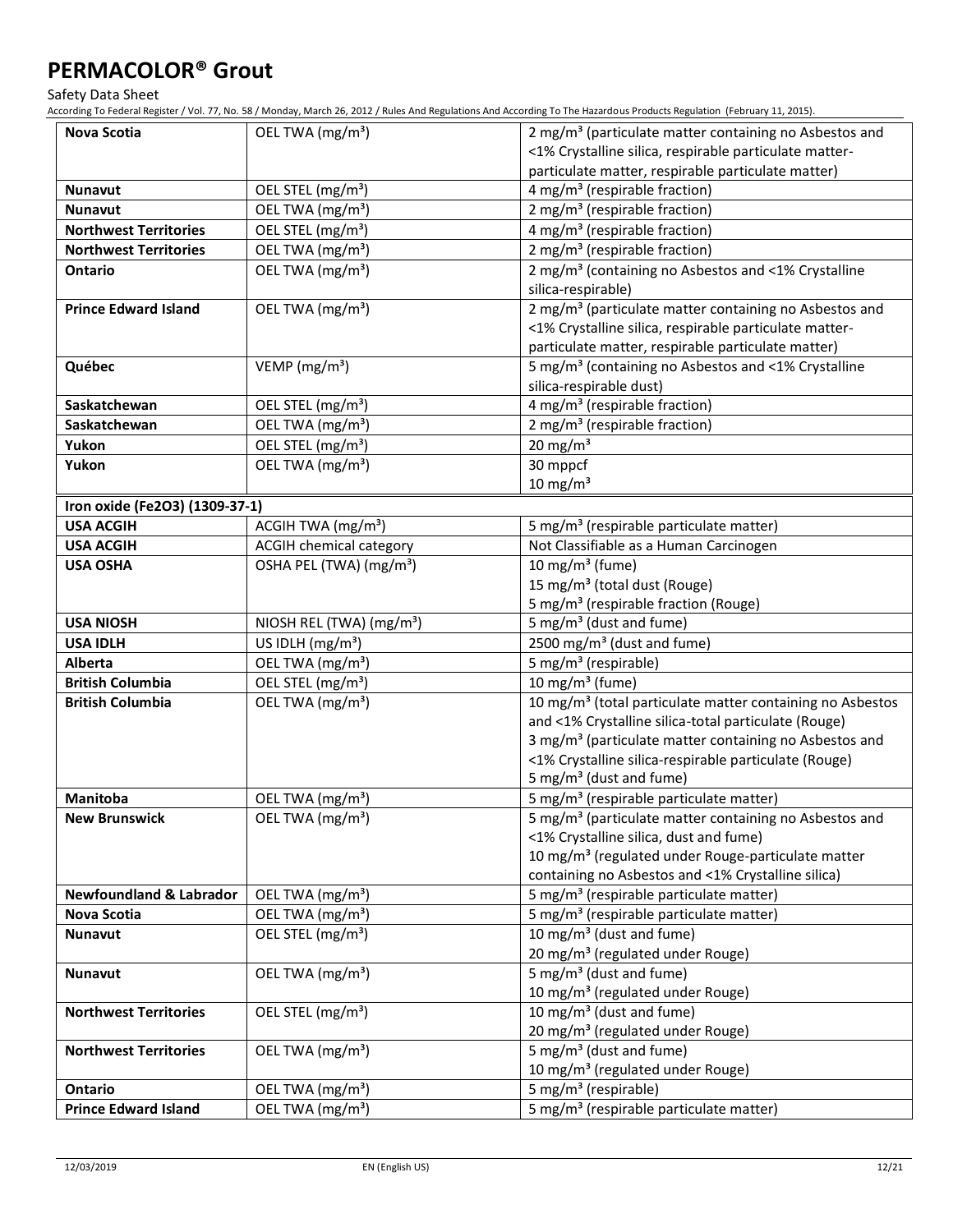Safety Data Sheet

According To Federal Register / Vol. 77, No. 58 / Monday, March 26, 2012 / Rules And Regulations And According To The Hazardous Products Regulation (February 11, 2015).

| Québec                                                                           | VEMP ( $mg/m3$ )                     | 5 mg/m <sup>3</sup> (dust and fume)                                 |  |
|----------------------------------------------------------------------------------|--------------------------------------|---------------------------------------------------------------------|--|
|                                                                                  |                                      | 10 mg/m <sup>3</sup> (containing no Asbestos and <1% Crystalline    |  |
|                                                                                  |                                      | silica, regulated under Rouge-total dust)                           |  |
| Saskatchewan                                                                     | OEL STEL (mg/m <sup>3</sup> )        | 10 mg/m <sup>3</sup> (dust and fume)                                |  |
|                                                                                  |                                      | 20 mg/m <sup>3</sup> (regulated under Rouge)                        |  |
| Saskatchewan                                                                     | OEL TWA (mg/m <sup>3</sup> )         | 5 mg/m <sup>3</sup> (dust and fume)                                 |  |
|                                                                                  |                                      | 10 mg/m <sup>3</sup> (regulated under Rouge)                        |  |
| Yukon                                                                            | OEL STEL (mg/m <sup>3</sup> )        | 10 mg/m $3$ (fume)                                                  |  |
|                                                                                  |                                      | 20 mg/m <sup>3</sup> (regulated under Rouge)                        |  |
| Yukon                                                                            | OEL TWA (mg/m <sup>3</sup> )         | 5 mg/m <sup>3</sup> (fume)                                          |  |
|                                                                                  |                                      | 30 mppcf (regulated under Rouge)                                    |  |
|                                                                                  |                                      | 10 mg/m <sup>3</sup> (regulated under Rouge)                        |  |
| Calcium sulfate (7778-18-9)                                                      |                                      |                                                                     |  |
| <b>USA ACGIH</b>                                                                 | ACGIH TWA (mg/m <sup>3</sup> )       | 10 mg/m <sup>3</sup> (inhalable particulate matter)                 |  |
| <b>USA OSHA</b>                                                                  | OSHA PEL (TWA) (mg/m <sup>3</sup> )  | 15 mg/m <sup>3</sup> (total dust)                                   |  |
|                                                                                  |                                      | 5 mg/m <sup>3</sup> (respirable fraction)                           |  |
| <b>USA NIOSH</b>                                                                 | NIOSH REL (TWA) (mg/m <sup>3</sup> ) | 10 mg/m <sup>3</sup> (total dust)                                   |  |
|                                                                                  |                                      | 5 mg/m <sup>3</sup> (respirable dust)                               |  |
| <b>Alberta</b>                                                                   | OEL TWA (mg/m <sup>3</sup> )         | $10$ mg/m <sup>3</sup>                                              |  |
| <b>British Columbia</b>                                                          | OEL TWA (mg/m <sup>3</sup> )         | 10 mg/m <sup>3</sup> (inhalable)                                    |  |
| <b>Manitoba</b>                                                                  | OEL TWA (mg/m <sup>3</sup> )         | 10 mg/m <sup>3</sup> (inhalable particulate matter)                 |  |
| <b>New Brunswick</b>                                                             | OEL TWA (mg/m <sup>3</sup> )         | 10 mg/m <sup>3</sup> (particulate matter containing no Asbestos and |  |
|                                                                                  |                                      | <1% Crystalline silica)                                             |  |
| <b>Newfoundland &amp; Labrador</b><br>OEL TWA (mg/m <sup>3</sup> )               |                                      | 10 mg/m <sup>3</sup> (inhalable particulate matter)                 |  |
| OEL TWA (mg/m <sup>3</sup> )<br>Nova Scotia                                      |                                      | 10 mg/m <sup>3</sup> (inhalable particulate matter)                 |  |
| 20 mg/m <sup>3</sup> (Gypsum)<br>OEL STEL (mg/m <sup>3</sup> )<br><b>Nunavut</b> |                                      |                                                                     |  |
|                                                                                  |                                      | 20 mg/m <sup>3</sup> (Plaster of Paris)                             |  |
| OEL TWA (mg/m <sup>3</sup> )<br><b>Nunavut</b>                                   |                                      | 10 mg/m <sup>3</sup> (Gypsum)                                       |  |
|                                                                                  |                                      | 10 mg/m <sup>3</sup> (Plaster of Paris)                             |  |
| <b>Northwest Territories</b>                                                     | OEL STEL (mg/m <sup>3</sup> )        | 20 mg/m <sup>3</sup> (Gypsum)                                       |  |
|                                                                                  |                                      | 20 mg/m <sup>3</sup> (Plaster of Paris)                             |  |
| <b>Northwest Territories</b>                                                     | OEL TWA (mg/m <sup>3</sup> )         | 10 mg/m <sup>3</sup> (Gypsum)                                       |  |
|                                                                                  |                                      | 10 mg/m <sup>3</sup> (Plaster of Paris)                             |  |
| Ontario                                                                          | OEL TWA (mg/m <sup>3</sup> )         | 10 mg/m <sup>3</sup> (inhalable)                                    |  |
| <b>Prince Edward Island</b>                                                      | OEL TWA (mg/m <sup>3</sup> )         | 10 mg/m <sup>3</sup> (inhalable particulate matter)                 |  |
| Québec                                                                           | $VEMP$ (mg/m <sup>3</sup> )          | 10 mg/m <sup>3</sup> (containing no Asbestos and <1% Crystalline    |  |
|                                                                                  |                                      | silica-total dust)                                                  |  |
|                                                                                  |                                      | 5 mg/m <sup>3</sup> (containing no Asbestos and <1% Crystalline     |  |
|                                                                                  |                                      | silica-respirable dust)                                             |  |
| Saskatchewan                                                                     | OEL STEL (mg/m <sup>3</sup> )        | 20 mg/m <sup>3</sup> (Gypsum and Plaster of Paris)                  |  |
| Saskatchewan                                                                     | OEL TWA (mg/m <sup>3</sup> )         | 10 mg/m <sup>3</sup> (Gypsum and Plaster of Paris)                  |  |
| Tremolite (14567-73-8)                                                           |                                      |                                                                     |  |
| Alberta                                                                          | OEL TWA (mg/m <sup>3</sup> )         | $0.1$ fibers/cm <sup>3</sup>                                        |  |
| Québec                                                                           | VECD (mg/m <sup>3</sup> )            | 5 fibers/cm <sup>3</sup> (respirable (Asbestos)                     |  |
|                                                                                  | $VEMP$ (mg/m <sup>3</sup> )          | 1 fibers/cm <sup>3</sup> (respirable (Asbestos)                     |  |
| Québec                                                                           |                                      |                                                                     |  |

### **8.2. Exposure Controls**

**Appropriate Engineering Controls:** Ensure adequate ventilation, especially in confined areas. Ensure all national/local regulations are observed. Emergency eye wash fountains and safety showers should be available in the immediate vicinity of any potential exposure.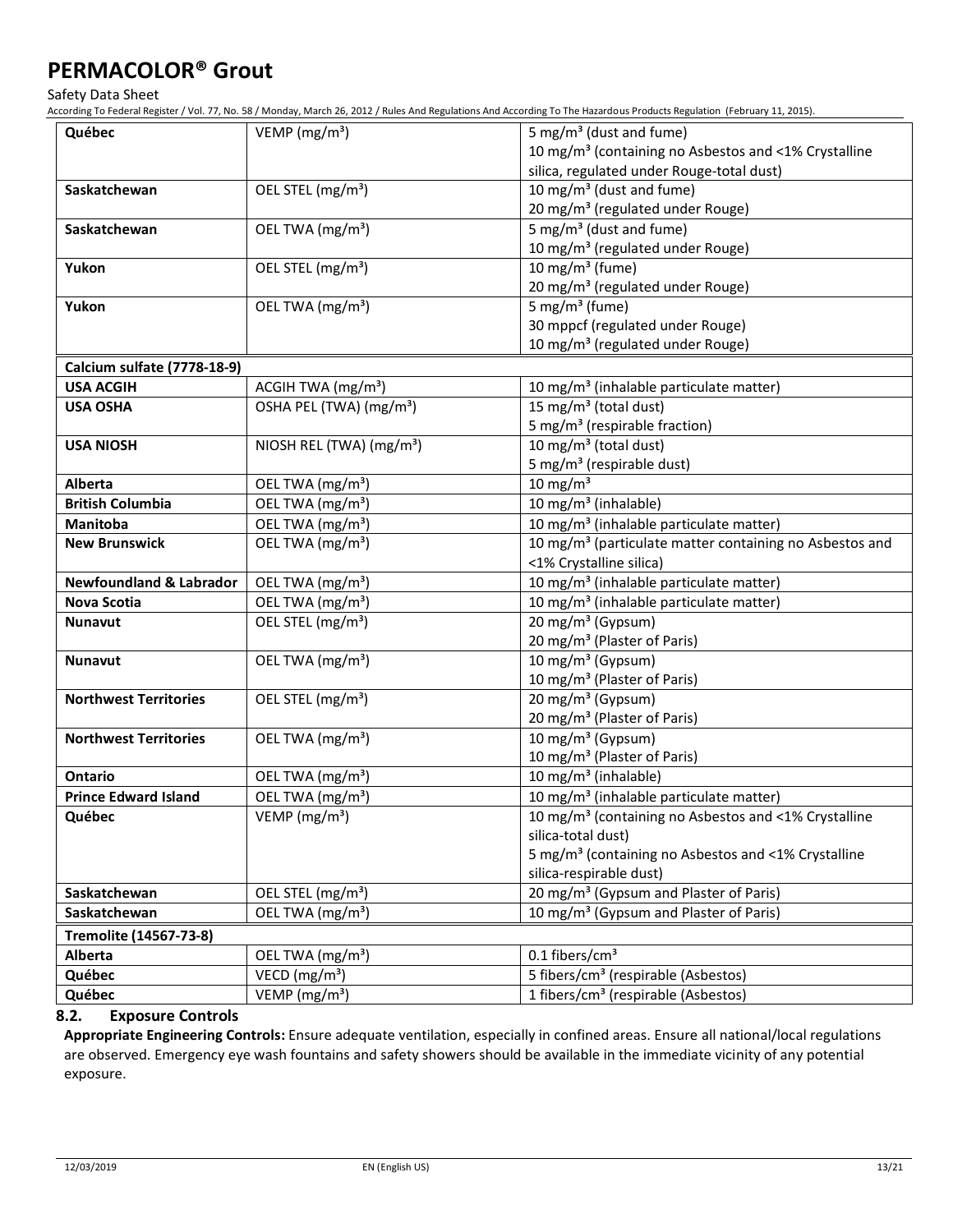Safety Data Sheet

According To Federal Register / Vol. 77, No. 58 / Monday, March 26, 2012 / Rules And Regulations And According To The Hazardous Products Regulation (February 11, 2015).

**Personal Protective Equipment:** Gloves. Protective clothing. Protective goggles. Insufficient ventilation: wear respiratory protection. Face shield.



**Materials for Protective Clothing:** Chemically resistant materials and fabrics. Corrosion-proof clothing.

**Hand Protection:** Wear protective gloves.

**Eye and Face Protection:** Chemical safety goggles and face shield.

**Skin and Body Protection:** Wear suitable protective clothing.

**Respiratory Protection:** If exposure limits are exceeded or irritation is experienced, approved respiratory protection should be worn. In case of inadequate ventilation, oxygen deficient atmosphere, or where exposure levels are not known wear approved respiratory protection.

**Other Information:** When using, do not eat, drink or smoke.

### **SECTION 9: PHYSICAL AND CHEMICAL PROPERTIES**

| <b>Information on Basic Physical and Chemical Properties</b><br>9.1. |                |                  |
|----------------------------------------------------------------------|----------------|------------------|
| <b>Physical State</b>                                                | Solid          |                  |
| Appearance                                                           |                | Colored powder   |
| Odor                                                                 |                | None             |
| <b>Odor Threshold</b>                                                |                | Not available    |
| рH                                                                   |                | Not available    |
| <b>Evaporation Rate</b>                                              |                | Not available    |
| <b>Melting Point</b>                                                 | $\ddot{\cdot}$ | Not available    |
| <b>Freezing Point</b>                                                |                | Not available    |
| <b>Boiling Point</b>                                                 |                | Not available    |
| <b>Flash Point</b>                                                   |                | Not available    |
| <b>Auto-ignition Temperature</b>                                     |                | Not available    |
| <b>Decomposition Temperature</b>                                     |                | Not available    |
| Flammability (solid, gas)                                            |                | Not available    |
| <b>Lower Flammable Limit</b><br>Not available<br>$\ddot{\cdot}$      |                |                  |
| <b>Upper Flammable Limit</b><br>Not available<br>$\ddot{\cdot}$      |                |                  |
| <b>Vapor Pressure</b>                                                |                | Not available    |
| <b>Relative Vapor Density at 20°C</b>                                |                | Not available    |
| <b>Relative Density</b>                                              |                | Not available    |
| <b>Specific Gravity</b><br>Not available                             |                |                  |
| <b>Solubility</b>                                                    |                | Water: Insoluble |
| <b>Partition Coefficient: N-Octanol/Water</b>                        | :              | Not available    |
| Not available<br><b>Viscosity</b>                                    |                |                  |

### **SECTION 10: STABILITY AND REACTIVITY**

**10.1. Reactivity:** Quartz (silica) will dissolve in hydroflouric acid producing a corrosive gas, silicon tetrafluoride. . Calcium oxide reacts with water to form corrosive calcium hydroxide, with evolution of much heat. Temperatures as high as 800° C (1472 °F) have been reached with addition of water (moisture in air or soil). Portland Cement reacts slowly with water forming hydrated compounds, releasing heat and producing a strong alkaline solution until reaction is substantially complete. Iron oxide present in this product may become unstable at temperatures above 120°F (49°C) and slowly auto-oxide to Fe<sub>2</sub>O<sub>3</sub> to release additional heat which could be sufficient to cause combustible materials to ignite. May react exothermically with water releasing heat. Adding an acid to a base or base to an acid may cause a violent reaction.

**10.2. Chemical Stability:** Stable under recommended handling and storage conditions (see section 7).

**10.3. Possibility of Hazardous Reactions:** Hazardous polymerization will not occur.

**10.4. Conditions to Avoid:** Direct sunlight, extremely high or low temperatures, and incompatible materials.

**10.5. Incompatible Materials:** Reactive or incompatible with the following materials: oxidizing materials, acids, aluminum and ammonium salt. Portland cement is highly alkaline and will react with acids to produce a violent, heat-generating reaction. Toxic gases or vapors may be given off depending on the acid involved. Reacts with acids, aluminum metals and ammonium salts. Aluminum powder and other alkali and alkaline earth elements will react in wet mortar or concrete, liberating hydrogen gas.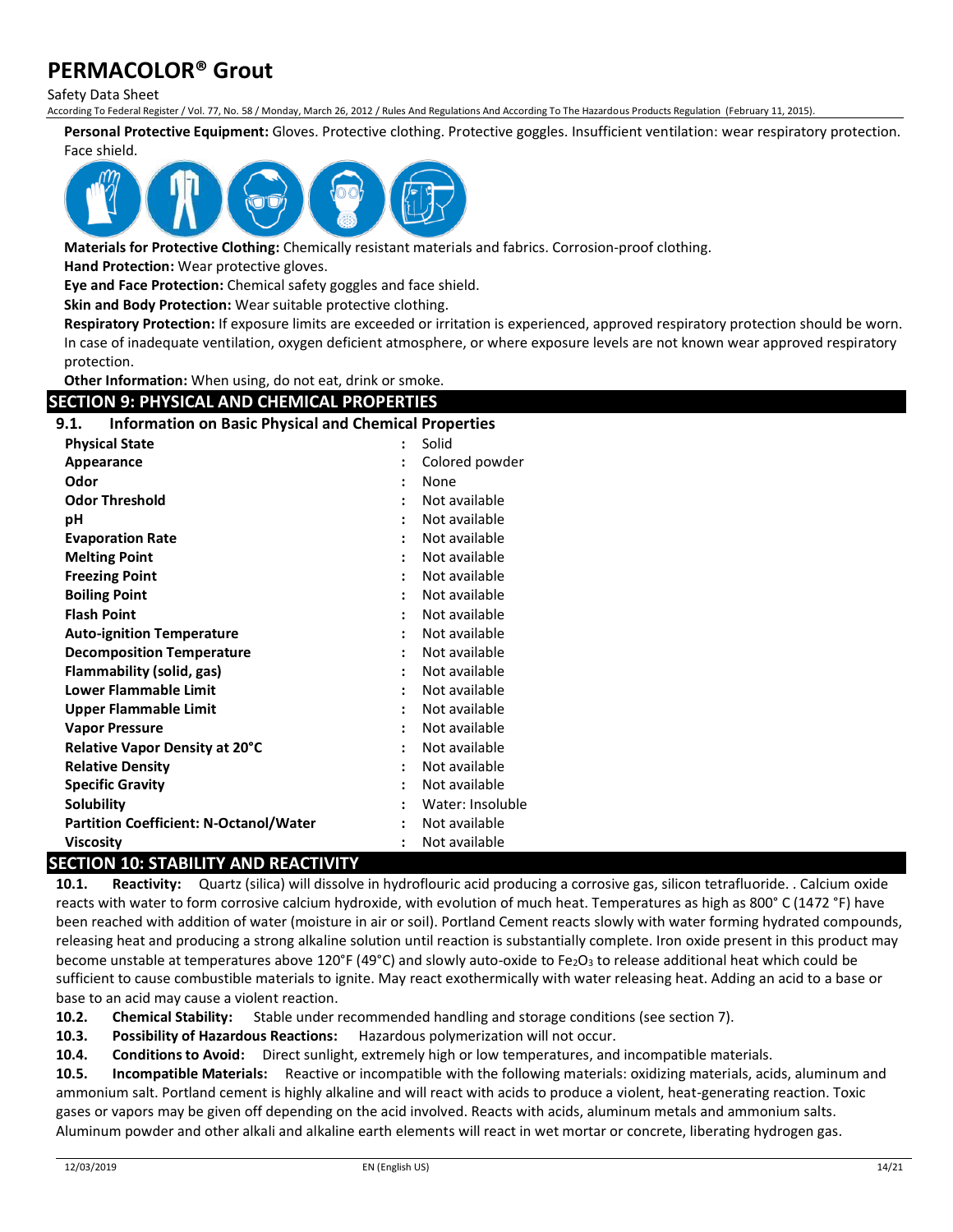#### Safety Data Sheet

According To Federal Register / Vol. 77, No. 58 / Monday, March 26, 2012 / Rules And Regulations And According To The Hazardous Products Regulation (February 11, 2015).

Limestone ignites on contact with fluorine and is incompatible with acids, alum, ammonium salts, and magnesium. Silica reacts violently with powerful oxidizing agents such as fluorine, boron trifluoride, chlorine trifluoride, manganese trifluoride, and oxygen difluoride yielding possible fire and/or explosions. Silicates dissolve readily in hydrofluoric acid producing a corrosive gas — silicon tetrafluoride. Strong acids, strong bases, strong oxidizers.

**10.6. Hazardous Decomposition Products:** Thermal decomposition generates : Corrosive vapors.

### **SECTION 11: TOXICOLOGICAL INFORMATION**

#### **11.1. Information on Toxicological Effects - Product**

**Acute Toxicity (Oral):** Not classified

**Acute Toxicity (Dermal):** Not classified

**Acute Toxicity (Inhalation):** Not classified

**LD50 and LC50 Data:** Not available

**Skin Corrosion/Irritation:** Causes severe skin burns and eye damage.

**Eye Damage/Irritation:** Causes serious eye damage.

**Respiratory or Skin Sensitization:** May cause an allergic skin reaction.

**Germ Cell Mutagenicity:** Not classified

**Carcinogenicity:** May cause cancer (Inhalation).

**Specific Target Organ Toxicity (Repeated Exposure):** Causes damage to organs (lungs) through prolonged or repeated exposure (Inhalation).

**Reproductive Toxicity:** Not classified

**Specific Target Organ Toxicity (Single Exposure):** May cause respiratory irritation.

**Aspiration Hazard:** Not classified

**Symptoms/Injuries After Inhalation:** The three types of silicosis include: 1) Simple chronic silicosis – which results from long-term exposure (more than 20 years) to low amounts of respirable crystalline silica. Nodules of chronic inflammation and scarring provoked by the respirable crystalline silica form in the lungs and chest lymph nodes. This disease may feature breathlessness and may resemble chronic obstructive pulmonary disease (COPD); 2) Accelerated silicosis – occurs after exposure to larger amounts of respirable crystalline silica over a shorter period of time (5-15 years); 3) Acute silicosis – results from short-term exposure to very large amounts of respirable crystalline silica. The lungs become very inflamed and may fill with fluid, causing severe shortness of breath and low blood oxygen levels. Inflammation, scarring, and symptoms progress faster in accelerated silicosis than in simple silicosis. Progressive massive fibrosis may occur in simple or accelerated silicosis, but is more common in the accelerated form. Progressive massive fibrosis results from severe scarring and leads to the destruction of normal lung structures. Irritation of the respiratory tract and the other mucous membranes. May be corrosive to the respiratory tract.

**Symptoms/Injuries After Skin Contact:** Concrete may cause dry skin, discomfort, irritation, severe burns, and dermatitis. Exposure of sufficient duration to wet concrete can cause serious, potentially irreversible damage to skin, eye, respiratory and digestive tracts due to chemical (caustic) burns, including third degree burns. A skin exposure may be hazardous even if there is no pain or discomfort. Unhardened concrete is capable of causing dermatitis by irritation and allergy. Skin affected by dermatitis may include symptoms such as, redness, itching, rash, scaling, and cracking. Irritant dermatitis is caused by the physical properties of concrete including alkalinity and abrasion. Allergic contact dermatitis is caused by sensitization to hexavalent chromium (chromate) present in concrete. The reaction can range from a mild rash to severe skin ulcers. Persons already sensitized may react to the first contact with wet concrete. Others may develop allergic dermatitis after years of repeated contact with wet concrete.

**Symptoms/Injuries After Eye Contact:** Concrete may cause immediate or delayed irritation or inflammation. Eye contact with wet concrete can cause moderate eye irritation, chemical burns and blindness. Eye exposures require immediate first aid and medical attention to prevent significant damage to the eye.

**Symptoms/Injuries After Ingestion:** May cause burns or irritation of the linings of the mouth, throat, and gastrointestinal tract. **Chronic Symptoms:** Causes damage to organs (lungs) through prolonged or repeated exposure (Inhalation). Some studies show that exposure to respirable crystalline silica (without silicosis) or that the disease silicosis may be associated with the increased incidence of several autoimmune disorders such as scleroderma (thickening of the skin), systemic lupus erythematosus, rheumatoid arthritis and diseases affecting the kidneys. Silicosis increases the risk of tuberculosis. Some studies show an increased incidence of chronic kidney disease and end-stage renal disease in workers exposed to respirable crystalline silica. May cause cancer by inhalation.

## **11.2. Information on Toxicological Effects - Ingredient(s)**

**LD50 and LC50 Data:**

| Calcium oxide (1305-78-8) |              |
|---------------------------|--------------|
| LD50 Oral Rat             | > 2000 mg/kg |
| LD50 Dermal Rabbit        | > 2500 mg/kg |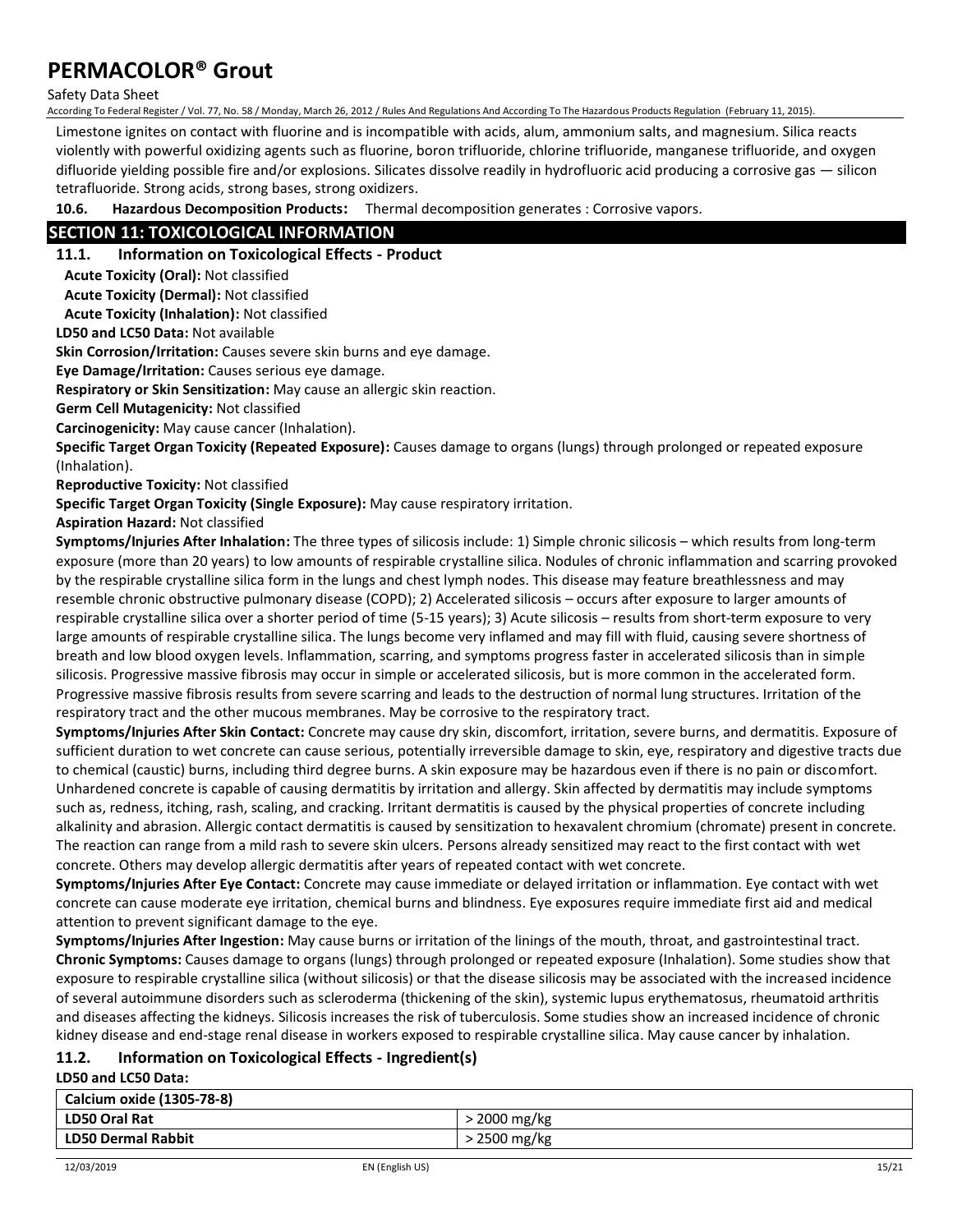Safety Data Sheet

According To Federal Register / Vol. 77, No. 58 / Monday, March 26, 2012 / Rules And Regulations And According To The Hazardous Products Regulation (February 11, 2015).

| Quartz (14808-60-7)                                   |                                                 |  |
|-------------------------------------------------------|-------------------------------------------------|--|
| <b>LD50 Oral Rat</b>                                  | > 5000 mg/kg                                    |  |
| <b>LD50 Dermal Rat</b>                                | > 5000 mg/kg                                    |  |
| Magnesium oxide (MgO) (1309-48-4)                     |                                                 |  |
| <b>LD50 Oral Rat</b>                                  | 3870 mg/kg                                      |  |
| <b>Citric acid (77-92-9)</b>                          |                                                 |  |
| <b>LD50 Oral Rat</b>                                  | 5400 mg/kg                                      |  |
| <b>LD50 Dermal Rat</b>                                | > 2000 mg/kg                                    |  |
| Carbonic acid, calcium salt (1:1) (471-34-1)          |                                                 |  |
| <b>LD50 Oral Rat</b>                                  | 6450 mg/kg                                      |  |
| Methacrylic acid (79-41-4)                            |                                                 |  |
| <b>LD50 Oral Rat</b>                                  | 1060 mg/kg                                      |  |
| <b>LD50 Dermal Rabbit</b>                             | 500 - 1000 mg/kg                                |  |
| <b>LC50 Inhalation Rat</b>                            | 7.1 mg/l/4h                                     |  |
| ATE US/CA (gas)                                       | 4,500.00 ppmV/4h                                |  |
| ATE US/CA (dust, mist)                                | 1.50 mg/l/4h                                    |  |
| <b>Cellulose (9004-34-6)</b>                          |                                                 |  |
| <b>LD50 Oral Rat</b>                                  | > 5000 mg/kg                                    |  |
| <b>LD50 Dermal Rabbit</b>                             | > 2000 mg/kg                                    |  |
| <b>LC50 Inhalation Rat</b>                            | > 5800 mg/m <sup>3</sup> (Exposure time: 4 h)   |  |
| Kaolin (1332-58-7)                                    |                                                 |  |
| <b>LD50 Oral Rat</b>                                  | > 5000 mg/kg                                    |  |
| <b>LD50 Dermal Rat</b>                                | > 5000 mg/kg                                    |  |
| <b>LD50 Dermal Rabbit</b>                             | > 5000 mg/kg                                    |  |
| Iron oxide (Fe2O3) (1309-37-1)                        |                                                 |  |
| <b>LD50 Oral Rat</b>                                  | $>10000$ mg/kg                                  |  |
| Iron oxide (Fe3O4) (1317-61-9)                        |                                                 |  |
| <b>LD50 Oral Rat</b><br>> 10000 mg/kg                 |                                                 |  |
| Calcium sulfate (7778-18-9)                           |                                                 |  |
| <b>LD50 Oral Rat</b>                                  | > 3000 mg/kg                                    |  |
| Quartz (14808-60-7)                                   |                                                 |  |
| <b>IARC Group</b>                                     | $\mathbf{1}$                                    |  |
| <b>National Toxicology Program (NTP) Status</b>       | Known Human Carcinogens.                        |  |
| <b>OSHA Hazard Communication Carcinogen List</b>      | In OSHA Hazard Communication Carcinogen list.   |  |
| Chromium, ion (Cr6+) (18540-29-9)                     |                                                 |  |
| <b>IARC Group</b>                                     | $\mathbf{1}$                                    |  |
| <b>OSHA Hazard Communication Carcinogen List</b>      | In OSHA Hazard Communication Carcinogen list.   |  |
| <b>OSHA Specifically Regulated Carcinogen List</b>    | In OSHA Specifically Regulated Carcinogen list. |  |
| Silica, amorphous, precipitated and gel (112926-00-8) |                                                 |  |
| 3<br><b>IARC Group</b>                                |                                                 |  |
| Iron oxide (Fe2O3) (1309-37-1)                        |                                                 |  |
| <b>IARC Group</b>                                     | 3                                               |  |
| Tremolite (14567-73-8)                                |                                                 |  |
| <b>IARC Group</b>                                     | 1                                               |  |
| <b>National Toxicology Program (NTP) Status</b>       | Known Human Carcinogens.                        |  |
| <b>OSHA Hazard Communication Carcinogen List</b>      | In OSHA Hazard Communication Carcinogen list.   |  |
| CECTION 12. ECOLOGICAL INEOPMATION                    |                                                 |  |

### **SECTION 12: ECOLOGICAL INFORMATION**

### **12.1. Toxicity**

**Ecology - General:** Not classified.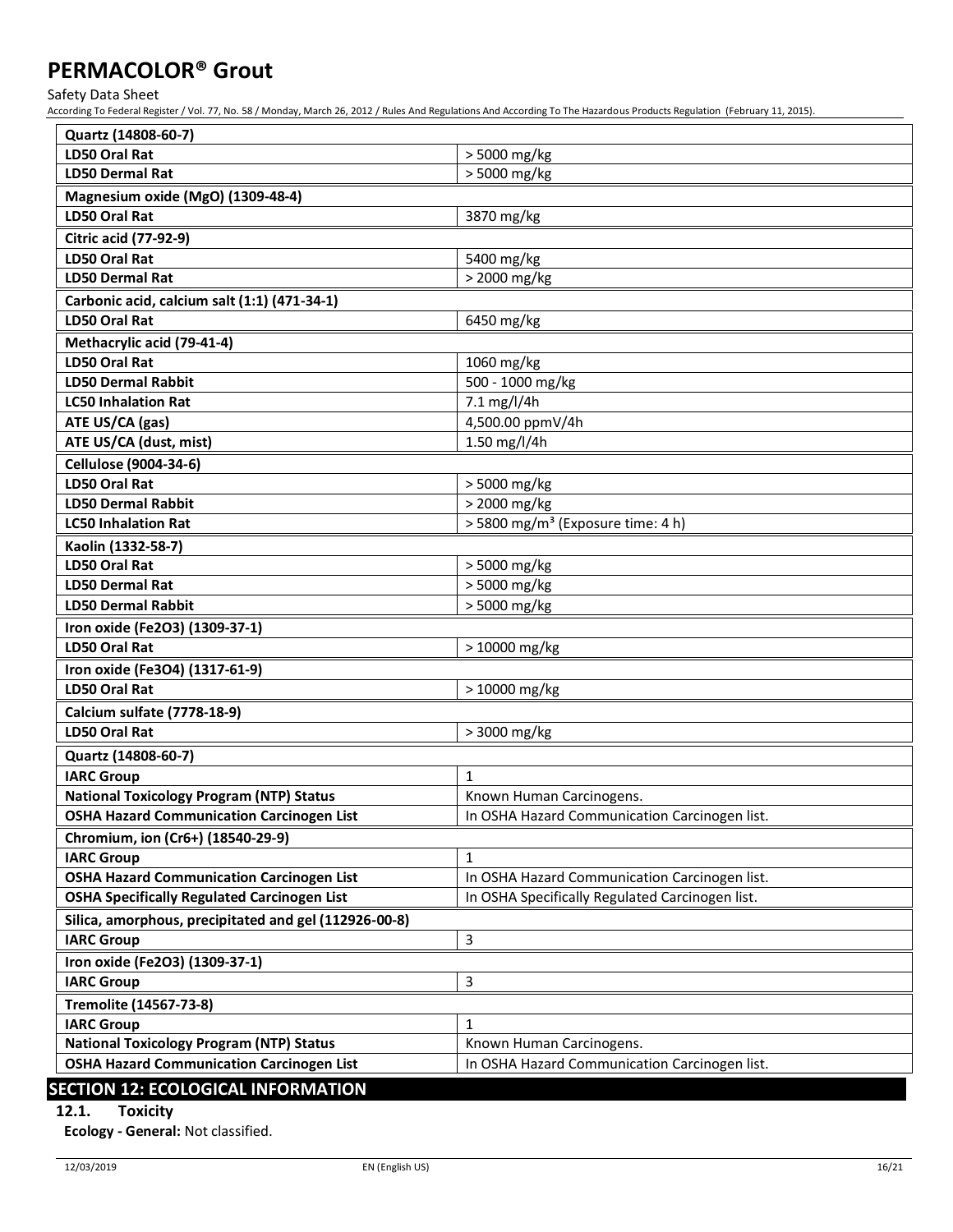Safety Data Sheet

According To Federal Register / Vol. 77, No. 58 / Monday, March 26, 2012 / Rules And Regulations And According To The Hazardous Products Regulation (February 11, 2015).

| Calcium oxide (1305-78-8)                             |                                                                            |  |
|-------------------------------------------------------|----------------------------------------------------------------------------|--|
| LC50 Fish 1                                           | 50.6 mg/l                                                                  |  |
| Chromium, ion (Cr6+) (18540-29-9)                     |                                                                            |  |
| LC50 Fish 1                                           | 36.2 mg/l (Exposure time: 96 h - Species: Pimephales promelas)             |  |
| LC50 Fish 2                                           | 7.6 mg/l (Exposure time: 96 h - Species: Oncorhynchus mykiss)              |  |
| Silica, amorphous, precipitated and gel (112926-00-8) |                                                                            |  |
| LC50 Fish 1                                           | 10000 mg/l                                                                 |  |
| <b>Citric acid (77-92-9)</b>                          |                                                                            |  |
| LC50 Fish 1                                           | 1516 mg/l (Exposure time: 96 h - Species: Lepomis macrochirus)             |  |
| Methacrylic acid (79-41-4)                            |                                                                            |  |
| LC50 Fish 1                                           | 85 mg/l (Exposure Time: 96 h - Species: Oncorhynchus mykiss[flow-through]) |  |
| ErC50 (algae)                                         | $14$ mg/l                                                                  |  |
| <b>NOEC Chronic Crustacea</b>                         | 53 mg/l                                                                    |  |
| Iron oxide (Fe2O3) (1309-37-1)                        |                                                                            |  |
| LC50 Fish 1                                           | 100000 mg/l (Exposure time: 96 h - Species: Danio rerio [static])          |  |
| Iron oxide (Fe3O4) (1317-61-9)                        |                                                                            |  |
| LC50 Fish 1                                           | >= 10000 mg/l (96h, Brachydanio rerio; OECD 203)                           |  |
| Calcium sulfate (7778-18-9)                           |                                                                            |  |
| LC50 Fish 1                                           | 2980 mg/l (Exposure time: 96 h - Species: Lepomis macrochirus [static])    |  |
| LC50 Fish 2                                           | > 1970 mg/l (Exposure time: 96 h - Species: Pimephales promelas [static])  |  |
| 12.2.<br><b>Persistence and Degradability</b>         |                                                                            |  |
| PERMACOLOR <sup>®</sup> Grout                         |                                                                            |  |
| <b>Persistence and Degradability</b>                  | Not established.                                                           |  |
| <b>Citric acid (77-92-9)</b>                          |                                                                            |  |
| <b>Persistence and Degradability</b>                  | Readily biodegradable in water.                                            |  |
| <b>Bioaccumulative Potential</b><br>12.3.             |                                                                            |  |
| PERMACOLOR <sup>®</sup> Grout                         |                                                                            |  |
| <b>Bioaccumulative Potential</b>                      | Not established.                                                           |  |
| <b>Calcium oxide (1305-78-8)</b>                      |                                                                            |  |
| <b>BCF Fish 1</b>                                     | (no bioaccumulation)                                                       |  |
| <b>Citric acid (77-92-9)</b>                          |                                                                            |  |
| Log Pow                                               | $-1.72$ (at 20 °C)                                                         |  |
| Carbonic acid, calcium salt (1:1) (471-34-1)          |                                                                            |  |
| <b>BCF Fish 1</b>                                     | (no bioaccumulation)                                                       |  |
| Methacrylic acid (79-41-4)                            |                                                                            |  |

### **Log Pow** 0.93 **12.4.** Mobility in Soil Not available

### **12.5. Other Adverse Effects**

**Other Information:** Avoid release to the environment.

### **SECTION 13: DISPOSAL CONSIDERATIONS**

### **13.1. Waste treatment methods**

**Waste Disposal Recommendations:** Dispose of contents/container in accordance with local, regional, national, territorial, provincial, and international regulations.

**Additional Information:** Container may remain hazardous when empty. Continue to observe all precautions.

### **Ecology - Waste Materials:** Avoid release to the environment.

### **SECTION 14: TRANSPORT INFORMATION**

The shipping description(s) stated herein were prepared in accordance with certain assumptions at the time the SDS was authored, and can vary based on a number of variables that may or may not have been known at the time the SDS was issued.

### 14.1. In Accordance with DOT Not regulated for transport

### **14.2. In Accordance with IMDG** Not regulated for transport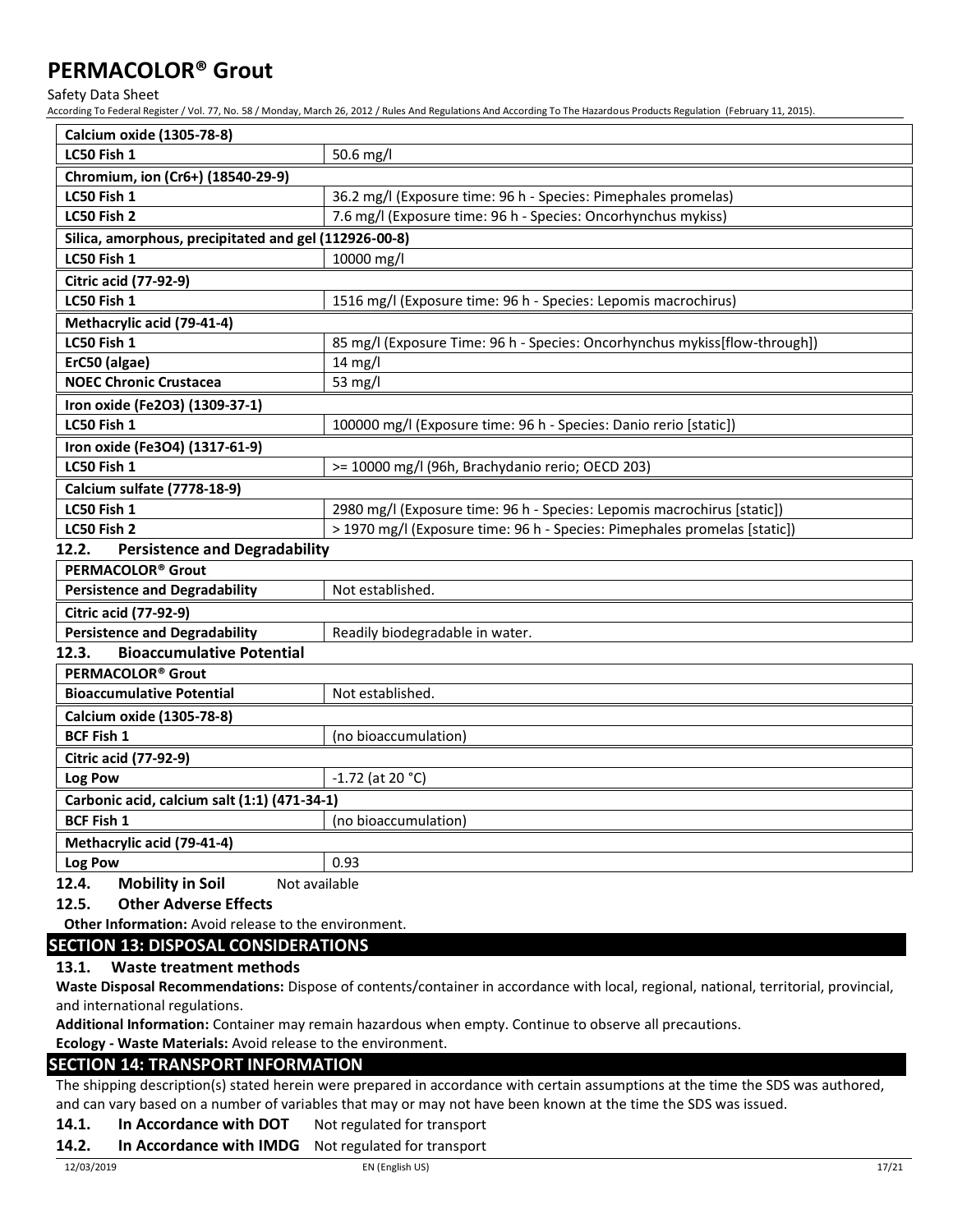Safety Data Sheet

According To Federal Register / Vol. 77, No. 58 / Monday, March 26, 2012 / Rules And Regulations And According To The Hazardous Products Regulation (February 11, 2015).

14.3. In Accordance with IATA Not regulated for transport

14.4. In Accordance with TDG Not regulated for transport

### **SECTION 15: REGULATORY INFORMATION**

| 15.1.<br><b>US Federal Regulations</b>                                    |                                                                              |
|---------------------------------------------------------------------------|------------------------------------------------------------------------------|
| PERMACOLOR <sup>®</sup> Grout                                             |                                                                              |
| <b>SARA Section 311/312 Hazard Classes</b>                                | Health hazard - Specific target organ toxicity (single or repeated exposure) |
|                                                                           | Health hazard - Carcinogenicity                                              |
|                                                                           | Health hazard - Respiratory or skin sensitization                            |
|                                                                           | Health hazard - Serious eye damage or eye irritation                         |
|                                                                           | Health hazard - Skin corrosion or Irritation                                 |
| Cement, portland, chemicals (65997-15-1)                                  |                                                                              |
| Listed on the United States TSCA (Toxic Substances Control Act) inventory |                                                                              |
| <b>Calcium oxide (1305-78-8)</b>                                          |                                                                              |
| Listed on the United States TSCA (Toxic Substances Control Act) inventory |                                                                              |
| Quartz (14808-60-7)                                                       |                                                                              |
| Listed on the United States TSCA (Toxic Substances Control Act) inventory |                                                                              |
| Limestone (1317-65-3)                                                     |                                                                              |
| Listed on the United States TSCA (Toxic Substances Control Act) inventory |                                                                              |
| Magnesium oxide (MgO) (1309-48-4)                                         |                                                                              |
| Listed on the United States TSCA (Toxic Substances Control Act) inventory |                                                                              |
| <b>Citric acid (77-92-9)</b>                                              |                                                                              |
| Listed on the United States TSCA (Toxic Substances Control Act) inventory |                                                                              |
| Carbonic acid, calcium salt (1:1) (471-34-1)                              |                                                                              |
| Listed on the United States TSCA (Toxic Substances Control Act) inventory |                                                                              |
| Methacrylic acid (79-41-4)                                                |                                                                              |
| Listed on the United States TSCA (Toxic Substances Control Act) inventory |                                                                              |
| Cellulose (9004-34-6)                                                     |                                                                              |
| Listed on the United States TSCA (Toxic Substances Control Act) inventory |                                                                              |
| <b>EPA TSCA Regulatory Flag</b>                                           | XU - XU - indicates a substance exempt from reporting under the              |
|                                                                           | Chemical Data Reporting Rule, (40 CFR 711).                                  |
| Kaolin (1332-58-7)                                                        |                                                                              |
| Listed on the United States TSCA (Toxic Substances Control Act) inventory |                                                                              |
| Cement, alumina, chemicals (65997-16-2)                                   |                                                                              |
| Listed on the United States TSCA (Toxic Substances Control Act) inventory |                                                                              |
| Iron oxide (Fe2O3) (1309-37-1)                                            |                                                                              |
| Listed on the United States TSCA (Toxic Substances Control Act) inventory |                                                                              |
| Iron oxide (Fe3O4) (1317-61-9)                                            |                                                                              |
| Listed on the United States TSCA (Toxic Substances Control Act) inventory |                                                                              |
| Calcium sulfate (7778-18-9)                                               |                                                                              |
| Listed on the United States TSCA (Toxic Substances Control Act) inventory |                                                                              |
| <b>US State Regulations</b><br>15.2.                                      |                                                                              |

### **California Proposition 65**

**WARNING:** This product can expose you to Chromium, ion (Cr6+), which is known to the State of California to cause cancer and birth defects or other reproductive harm. For more information go to www.P65Warnings.ca.gov.

| <b>Chemical Name (CAS No.)</b>  | Carcinogenicity | Developmental   | <b>Female Reproductive</b> | <b>Male Reproductive</b> |
|---------------------------------|-----------------|-----------------|----------------------------|--------------------------|
|                                 |                 | <b>Toxicity</b> | <b>Toxicity</b>            | <b>Toxicity</b>          |
| Quartz (14808-60-7)             |                 |                 |                            |                          |
| Chromium, ion (Cr6+) (18540-29- |                 |                 |                            |                          |
|                                 |                 |                 |                            |                          |

∕∿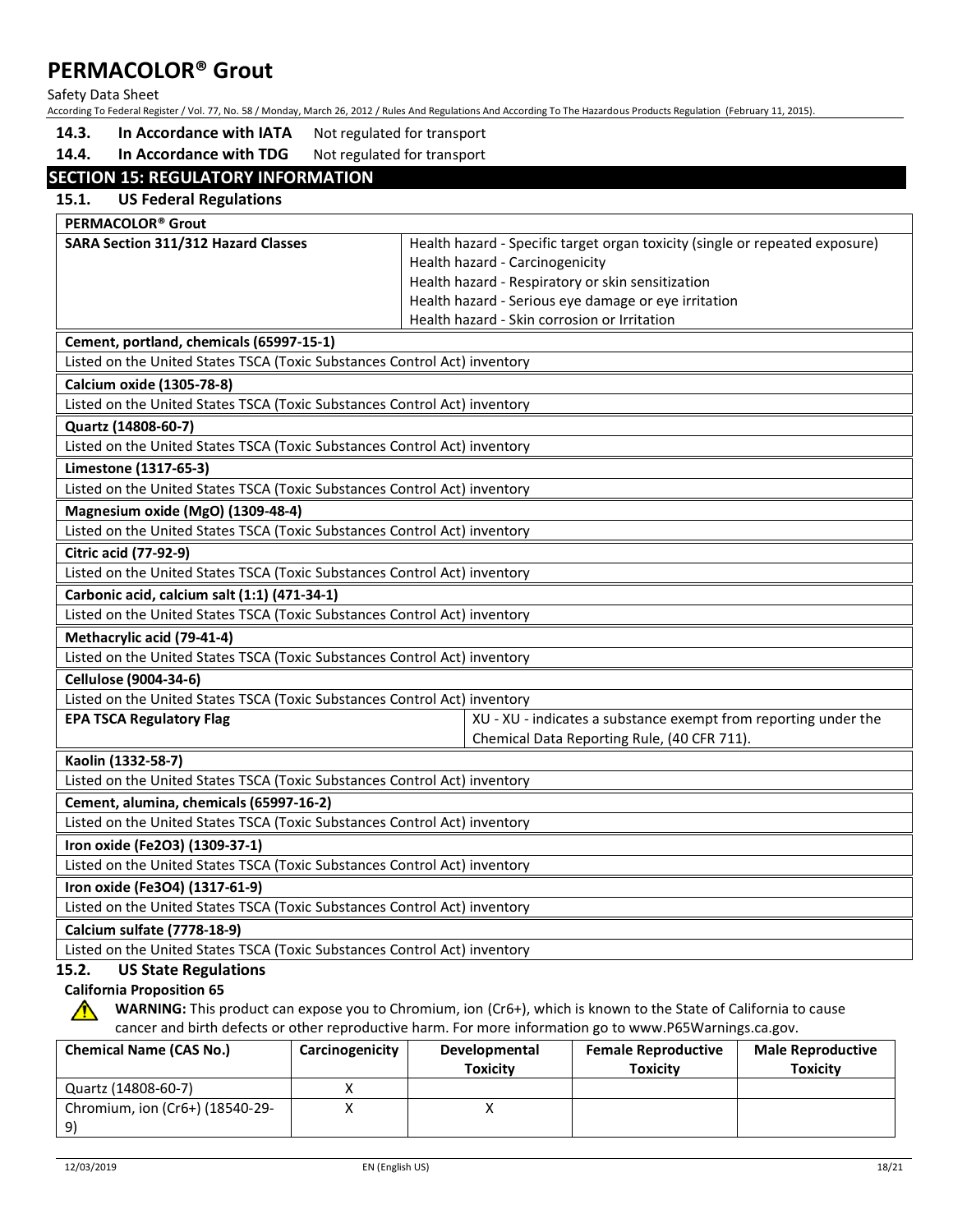Safety Data Sheet

| According To Federal Register / Vol. 77, No. 58 / Monday, March 26, 2012 / Rules And Regulations And According To The Hazardous Products Regulation (February 11, 2015). |
|--------------------------------------------------------------------------------------------------------------------------------------------------------------------------|
| Cement, portland, chemicals (65997-15-1)                                                                                                                                 |
| U.S. - Massachusetts - Right To Know List                                                                                                                                |
| U.S. - New Jersey - Right to Know Hazardous Substance List                                                                                                               |
| U.S. - Pennsylvania - RTK (Right to Know) List                                                                                                                           |
| Calcium oxide (1305-78-8)                                                                                                                                                |
| U.S. - Massachusetts - Right To Know List                                                                                                                                |
| U.S. - New Jersey - Right to Know Hazardous Substance List                                                                                                               |
| U.S. - Pennsylvania - RTK (Right to Know) List                                                                                                                           |
| Quartz (14808-60-7)                                                                                                                                                      |
| U.S. - Massachusetts - Right To Know List                                                                                                                                |
| U.S. - New Jersey - Right to Know Hazardous Substance List                                                                                                               |
| U.S. - Pennsylvania - RTK (Right to Know) List                                                                                                                           |
| Limestone (1317-65-3)                                                                                                                                                    |
| U.S. - Massachusetts - Right To Know List                                                                                                                                |
| U.S. - New Jersey - Right to Know Hazardous Substance List                                                                                                               |
| U.S. - Pennsylvania - RTK (Right to Know) List                                                                                                                           |
| Magnesium oxide (MgO) (1309-48-4)                                                                                                                                        |
| U.S. - Massachusetts - Right To Know List                                                                                                                                |
| U.S. - New Jersey - Right to Know Hazardous Substance List                                                                                                               |
| U.S. - Pennsylvania - RTK (Right to Know) List                                                                                                                           |
| Chromium, ion (Cr6+) (18540-29-9)                                                                                                                                        |
| U.S. - Pennsylvania - RTK (Right to Know) - Environmental Hazard List                                                                                                    |
| U.S. - Pennsylvania - RTK (Right to Know) List                                                                                                                           |
| Calcium sulfate dihydrate (13397-24-5)                                                                                                                                   |
| U.S. - New Jersey - Right to Know Hazardous Substance List                                                                                                               |
| U.S. - Pennsylvania - RTK (Right to Know) List                                                                                                                           |
| Silica, amorphous, precipitated and gel (112926-00-8)                                                                                                                    |
| U.S. - Massachusetts - Right To Know List                                                                                                                                |
| U.S. - New Jersey - Right to Know Hazardous Substance List                                                                                                               |
| U.S. - Pennsylvania - RTK (Right to Know) List                                                                                                                           |
| Methacrylic acid (79-41-4)                                                                                                                                               |
| U.S. - Massachusetts - Right To Know List                                                                                                                                |
| U.S. - New Jersey - Right to Know Hazardous Substance List                                                                                                               |
| U.S. - Pennsylvania - RTK (Right to Know) List                                                                                                                           |
| Cellulose (9004-34-6)                                                                                                                                                    |
| U.S. - Massachusetts - Right To Know List                                                                                                                                |
| U.S. - New Jersey - Right to Know Hazardous Substance List                                                                                                               |
| U.S. - Pennsylvania - RTK (Right to Know) List                                                                                                                           |
| <b>Plaster of Paris (26499-65-0)</b>                                                                                                                                     |
| U.S. - New Jersey - Right to Know Hazardous Substance List                                                                                                               |
| U.S. - Pennsylvania - RTK (Right to Know) List                                                                                                                           |
| Kaolin (1332-58-7)                                                                                                                                                       |
| U.S. - Massachusetts - Right To Know List                                                                                                                                |
| U.S. - New Jersey - Right to Know Hazardous Substance List                                                                                                               |
| U.S. - Pennsylvania - RTK (Right to Know) List                                                                                                                           |
| Iron oxide (Fe2O3) (1309-37-1)                                                                                                                                           |
| U.S. - Massachusetts - Right To Know List                                                                                                                                |
| U.S. - New Jersey - Right to Know Hazardous Substance List                                                                                                               |
| U.S. - Pennsylvania - RTK (Right to Know) List                                                                                                                           |
| <b>Calcium sulfate (7778-18-9)</b>                                                                                                                                       |
|                                                                                                                                                                          |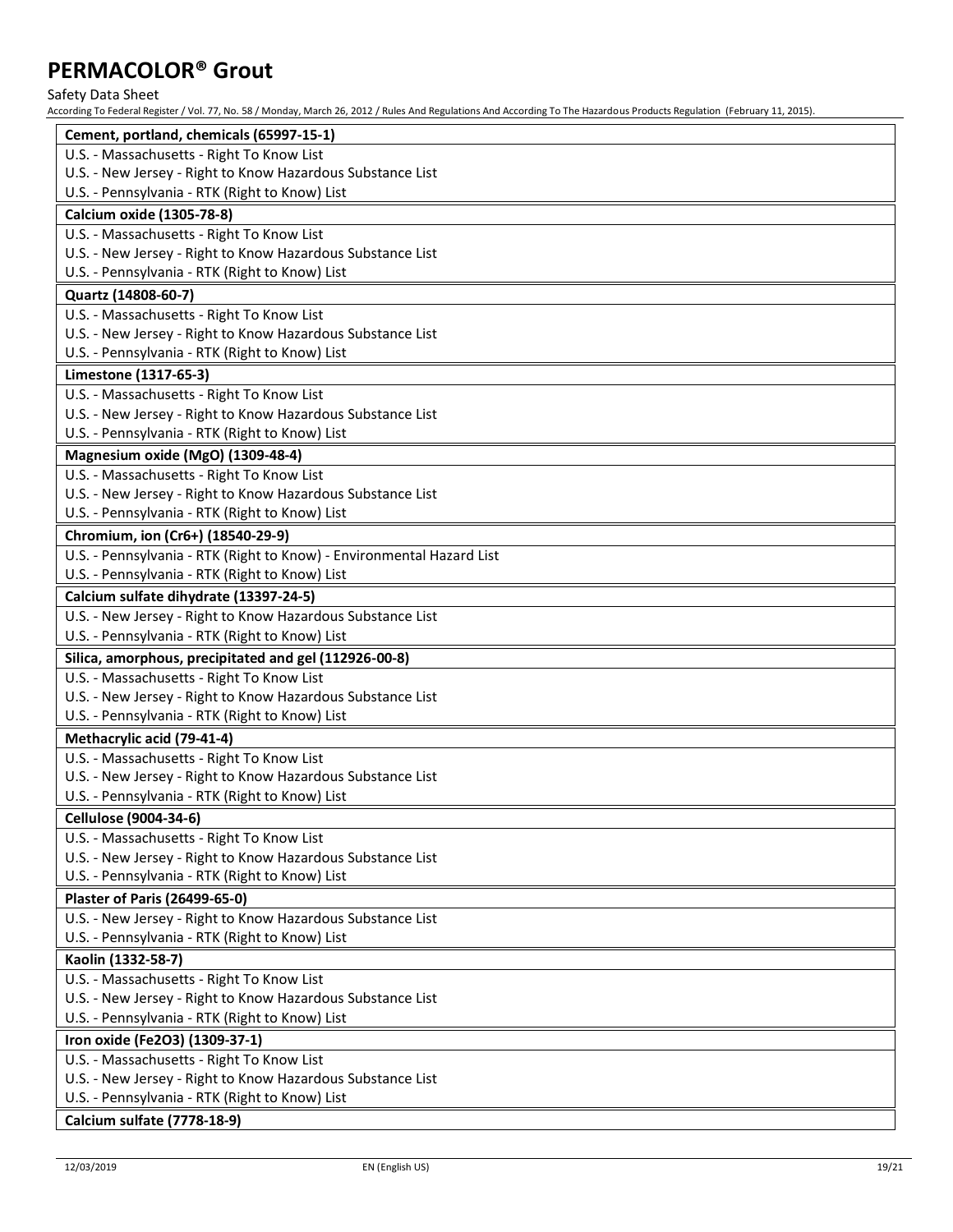#### Safety Data Sheet

According To Federal Register / Vol. 77, No. 58 / Monday, March 26, 2012 / Rules And Regulations And According To The Hazardous Products Regulation (February 11, 2015).

| U.S. - Massachusetts - Right To Know List                  |
|------------------------------------------------------------|
| U.S. - New Jersey - Right to Know Hazardous Substance List |
| U.S. - Pennsylvania - RTK (Right to Know) List             |
| <b>Canadian Regulations</b><br>15.3.                       |
| Cement, portland, chemicals (65997-15-1)                   |
| Listed on the Canadian DSL (Domestic Substances List)      |
| <b>Calcium oxide (1305-78-8)</b>                           |
| Listed on the Canadian DSL (Domestic Substances List)      |
| Quartz (14808-60-7)                                        |
| Listed on the Canadian DSL (Domestic Substances List)      |
| Limestone (1317-65-3)                                      |
| Listed on the Canadian NDSL (Non-Domestic Substances List) |
| Magnesium oxide (MgO) (1309-48-4)                          |
| Listed on the Canadian DSL (Domestic Substances List)      |
| Calcium sulfate dihydrate (13397-24-5)                     |
| Listed on the Canadian DSL (Domestic Substances List)      |
| Silica, amorphous, precipitated and gel (112926-00-8)      |
| Listed on the Canadian DSL (Domestic Substances List)      |
| <b>Citric acid (77-92-9)</b>                               |
| Listed on the Canadian DSL (Domestic Substances List)      |
| Carbonic acid, calcium salt (1:1) (471-34-1)               |
| Listed on the Canadian DSL (Domestic Substances List)      |
| Methacrylic acid (79-41-4)                                 |
| Listed on the Canadian DSL (Domestic Substances List)      |
| Cellulose (9004-34-6)                                      |
| Listed on the Canadian DSL (Domestic Substances List)      |
| Kaolin (1332-58-7)                                         |
| Listed on the Canadian DSL (Domestic Substances List)      |
| Cement, alumina, chemicals (65997-16-2)                    |
| Listed on the Canadian DSL (Domestic Substances List)      |
| Iron oxide (Fe2O3) (1309-37-1)                             |
| Listed on the Canadian DSL (Domestic Substances List)      |
| Iron oxide (Fe3O4) (1317-61-9)                             |
| Listed on the Canadian DSL (Domestic Substances List)      |
| Calcium sulfate (7778-18-9)                                |
| Listed on the Canadian DSL (Domestic Substances List)      |

### **SECTION 16: OTHER INFORMATION, INCLUDING DATE OF PREPARATION OR LAST REVISION**

**Date of Preparation or Latest Revision :** 12/03/2019

**Other Information :** This document has been prepared in accordance with the SDS requirements of the OSHA Hazard Communication Standard 29 CFR 1910.1200 and Canada's Hazardous Products Regulations (HPR) SOR/2015-17.

**GHS Full Text Phrases:**

| Acute Tox. 3 (Dermal)     | Acute toxicity (dermal) Category 3                               |
|---------------------------|------------------------------------------------------------------|
| Acute Tox. 4 (Inhalation) | Acute toxicity (inhalation) Category 4                           |
| Acute Tox. 4 (Oral)       | Acute toxicity (oral) Category 4                                 |
| Aquatic Acute 1           | Hazardous to the aquatic environment - Acute Hazard Category 1   |
| Aquatic Acute 3           | Hazardous to the aquatic environment - Acute Hazard Category 3   |
| Aquatic Chronic 1         | Hazardous to the aquatic environment - Chronic Hazard Category 1 |